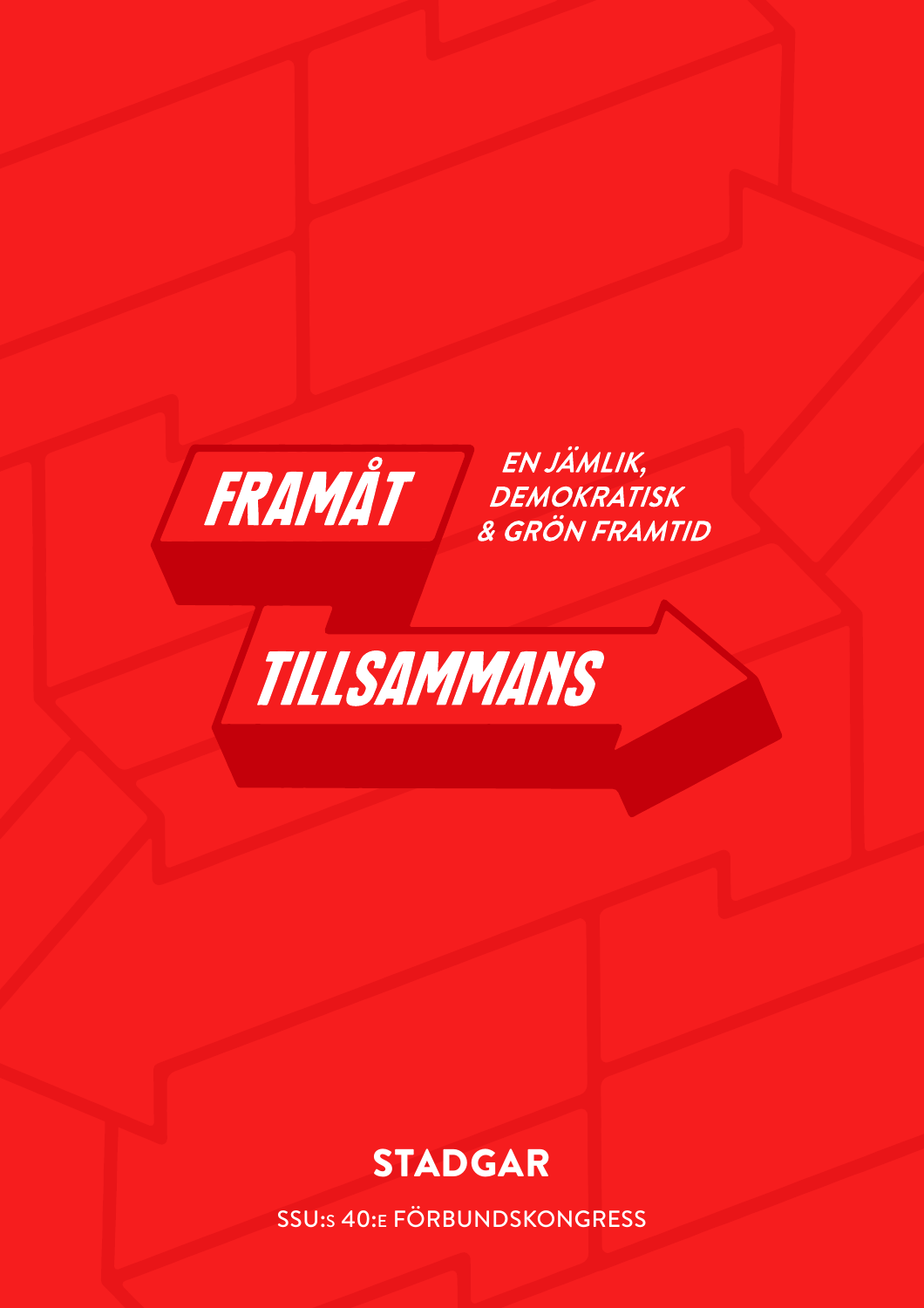## Stadgar för Sveriges Socialdemokratiska Ungdomsförbund

| 1 KAP. ÄNDAMÅL                                     | 3  |
|----------------------------------------------------|----|
| 2 KAP. ALLMÄNNA PRINCIPER                          | 3  |
| 3 KAP. DEFINITIONER OCH FÖRKLARINGAR               | 3  |
| <b>4 KAP. MEDLEMSKAPET</b>                         | 4  |
| 5 KAP. ATT PÅVERKA SSU                             | 6  |
| <b>6 KAP. ORGANISATIONSSTRUKTUR</b>                | 7  |
| SSU-kommunen                                       | 7  |
| SSU-distriktet                                     | 9  |
| Förbundet                                          | 12 |
| Samordning mellan distrikt                         | 16 |
| Personal                                           | 16 |
| Kontroll och revision                              | 16 |
| Allmän omröstning                                  | 18 |
| Upplösning av distrikt                             | 18 |
| Förbundets upplösning                              | 18 |
| Andra organisationsled                             | 18 |
| Specialstadgar då kommun och distrikt sammanfaller | 18 |
| 7 KAP. ÖVRIGT                                      | 18 |
| Insamling av verksamhetsmedel                      | 18 |
| Fast egendom                                       | 19 |
| Digitala medieplattformen Frihet                   | 19 |
| 8 KAP. STADGETOLKNING- OCH ÄNDRING                 | 19 |
| Stadgetolkning                                     | 19 |
| Stadgeändring                                      | 19 |
| Tillägg till och avvikelser från stadgarna         | 19 |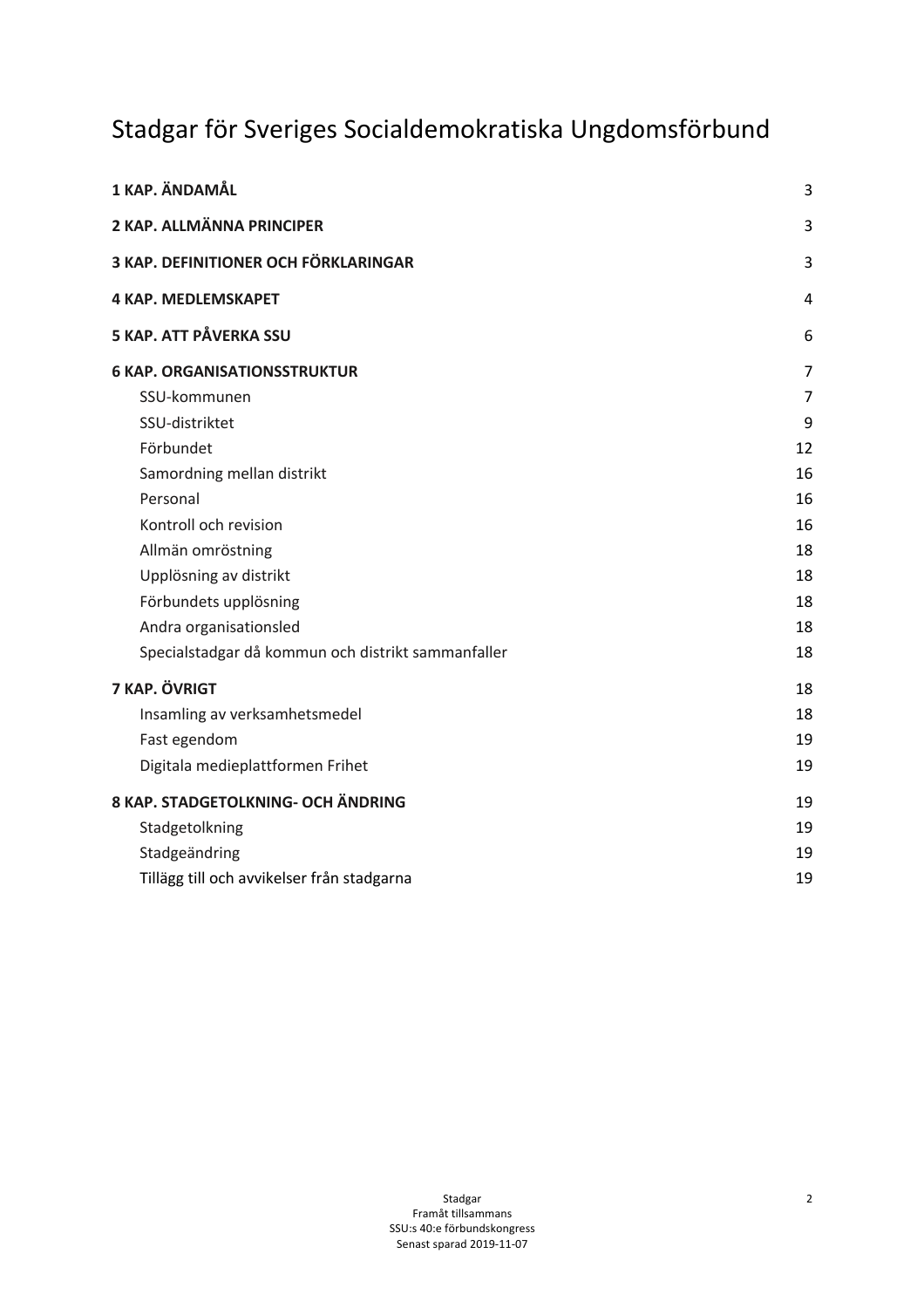## 1. 1 KAP. ÄNDAMÅL

1§ Förbundets ändamål är att samla Sveriges Socialdemokratiska ungdomsorganisationer. SSU ska verka för en samhällsutveckling i demokratisk socialistisk riktning utifrån principerna i förbundets principprogram och handlingsprogram samt Sveriges Socialdemokratiska Arbetarepartis program och allmänna grundsatser.

- 2. 2 § Förbundet ska bedriva upplysningsverksamhet bland ungdomar och ge medlemmarna kunskaper om socialdemokratins idéer och politiska strävan samt det verklighetsförändrande arbete som följer av ideologin. Förbundet ska arbeta för ungdomars intresse inom de sociala, ekonomiska och kulturella områdena.
- 3. 3 § SSU är Sveriges Socialdemokratiska Arbetarepartis och Landsorganisationens ungdomsförbund och förbundet ska således delta i partiets och fackföreningsrörelsens agitations- och organisationsarbete. Detta är en naturlig följd av den intresse- och åsiktsgemenskap som skapar grunden för samverkan mellan förbundet, partiet och Landsorganisationen.
- 4. 4 § Förbundet ska samarbeta med socialdemokratins ungdomsorganisationer i andra länder samt med organisationer inom International Union of Socialist Youth för att skapa en samhällsordning som på den demokratiska socialismens grund skänker frihet och likaberättigande för alla människor och nationer.

## 5. 2 KAP. ALLMÄNNA PRINCIPER

1 § Utöver det ändamål som beskrivs i § 1 och de principer som framgår av stadgan styrs och verkar SSU efter de principer som antas av kongressen i det organisatoriska handlingsprogrammet.

## 6. 3 KAP. DEFINITIONER OCH FÖRKLARINGAR **Organisation**

1§ SSU är organiserat i klubbar, kommuner, distrikt och förbund.

## 7. Medlem

2 § Med medlem avses person som slutit medlemskap enligt 4 kap. 1-2 §§ och som inte är att anse som stödmedlem.

#### 8. Stödmedlem

3 § Med stödmedlem avses person som slutit medlemskap enligt 4 kap. 1-2 §§ och som är över 35 år.

#### 9. Ombudsgrundande medlemmar

4 § Med ombudsgrundande medlem avses medlem enligt 3 kap. 2 § som räknas in i underlag vid fördelning av ombud till årskonferens och kongress med representativa beslutsformer inom SSU. Medlem är ombudsgrundande till och med det år hen fyller 30 år.

#### 10. Valbarhet

5 § Person som är medlem i SSU enligt 3 kap. 2 § är valbar till förtroendeuppdrag i SSU med undantag för ombudsval. Endast medlem som finns med i för valet korrekt röstlängd kan väljas till ombud.

#### 11. Rösträtt

6 § Rösträtt gäller för person som är medlem i SSU enligt 3 kap. 2§. Rösträtten är personlig och kan inte överlåtas. För möten innan den 31 mars har medlem från föregående år samt medlem som

> Stadgar Framåt tillsammans SSU:s 40:e förbundskongress Senast sparad 2019-11-07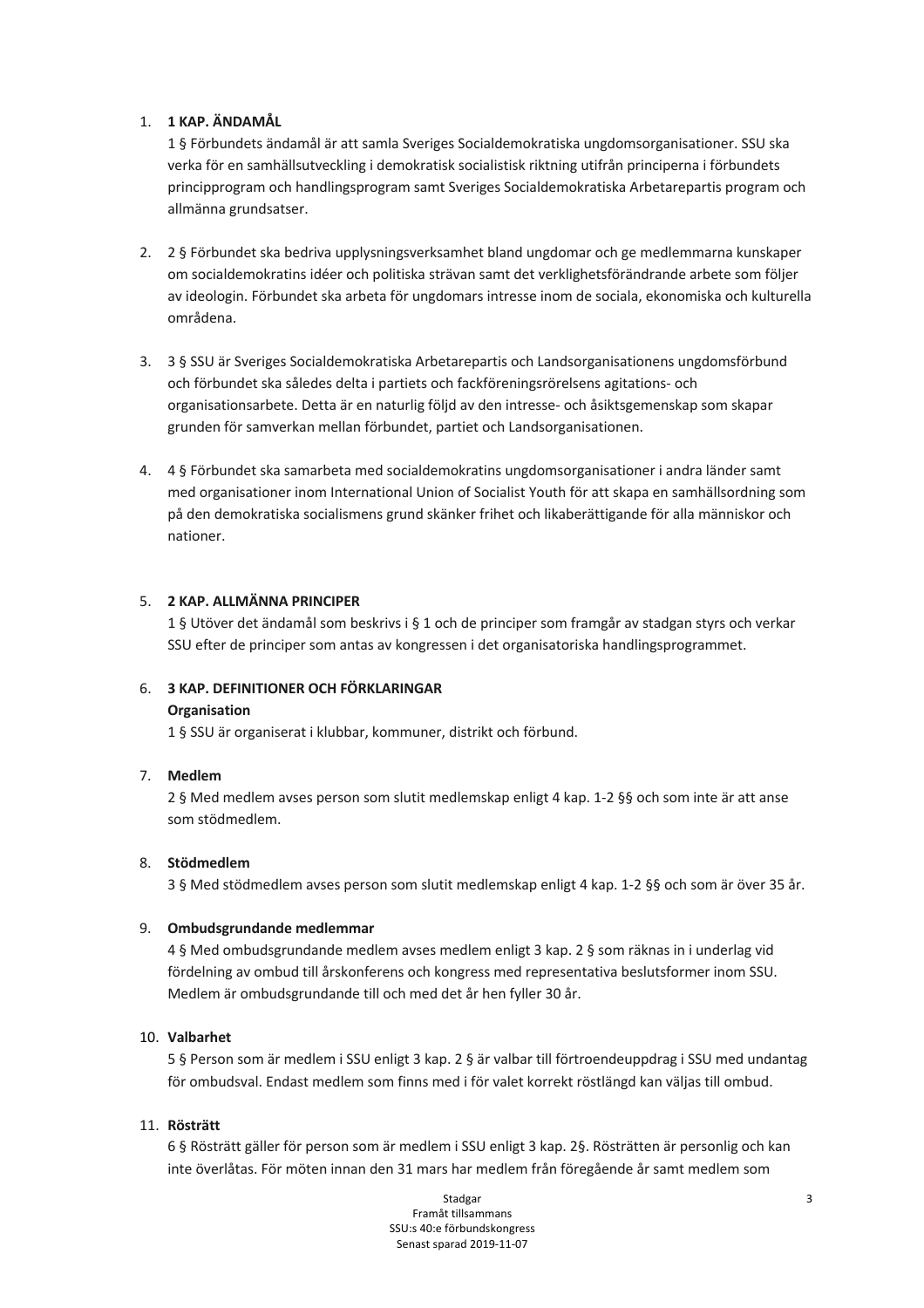begärt inträde fram till det röstlängden fastställs rösträtt. För möten efter 31 mars har enbart medlem som begärt inträde eller förnyat medlemskapet under innevarande år rösträtt.

## 12. Proportionalitet

7 § När dessa stadgar hänvisar till att fördelning av ombud ska ske proportionellt menas en enkel proportionalitet, där fördelningen görs efter direkt andel av det totala underlaget.

#### 13. 4 KAP. MEDLEMSKAPET

#### Förutsättningar för medlemskap

1§ Medlemskap är möjligt för alla som förbinder sig att följa förbundets stadgar samt verka för förbundets ändamål.

- 14. 2 § Inträde kan tidigast ske det år man fyller 13 år och görs genom ett aktivt ställningstagande.
- 15. 3 § Medlemskapet gäller till och med den 31 december det år inträde begärs.
- 16. 4§ Förnyelse av medlemskap görs genom att bekräfta medlemskapet en gång årligen. SSU-förbundet skickar ut minst två påminnelser till medlemmar om att bekräfta sitt medlemskap.

## 17. Medlemskapets placering

5 § Medlemskap erhålls i det SSU-distrikt och den SSU-kommun där medlemmen är folkbokförd. Medlem äger rätt att genom meddelande till SSU-förbundet flytta sitt medlemskap till annat distrikt och annan SSU-kommun än folkbokföringskommunen. Medlem kan enbart vara medlem i ett distrikt och en SSU-kommun. Medlem kan inom sin SSU-kommun välja att vara medlem i en SSU-klubb.

#### 18. Medlemmens rättigheter och skyldigheter

6 § Medlemskap ligger till grund för fastställande av ombud till SSU-förbundets kongresser och distriktens årskonferenser.

- 19. 7 § Medlem har rätt att närvara vid alla SSU-klubbars och SSU-kommuners möten och har där yttrande- och förslagsrätt mot att medlem kan styrka sitt medlemskap.
- 20. 8 § Medlem bör ansluta sig till Sveriges Socialdemokratiska Arbetareparti. Medlem bör som löntagare ansluta sig till facklig organisation. Medlem får inte tillhöra mot Sveriges Socialdemokratiska Ungdomsförbund stridande organisation.
- 21. 9 § Medlem kan genom anmälan välja att vara med i en SSU-klubb. Klubbmedlemskapet är att se som huvudmedlemskap.

## 22. Utträde

10 § Utträde ur förbundet sker genom anmälan till SSU-förbundet eller när medlemskapet löpt ut enligt 3 §.

## 23. Uteslutning ur förbundet

11 § Medlem som uppträder på ett sätt som står i strid med förbundets syfte, principer, mål och stadgar kan uteslutas ur förbundet. Beslut om utslutning fattas av särskild medlemskommitté, av förbundsstyrelsen efter hänskjutning från medlemskommittén eller av kongressen efter hänskjutning från förbundsstyrelsen.

> Stadgar Framåt tillsammans SSU:s 40:e förbundskongress Senast sparad 2019-11-07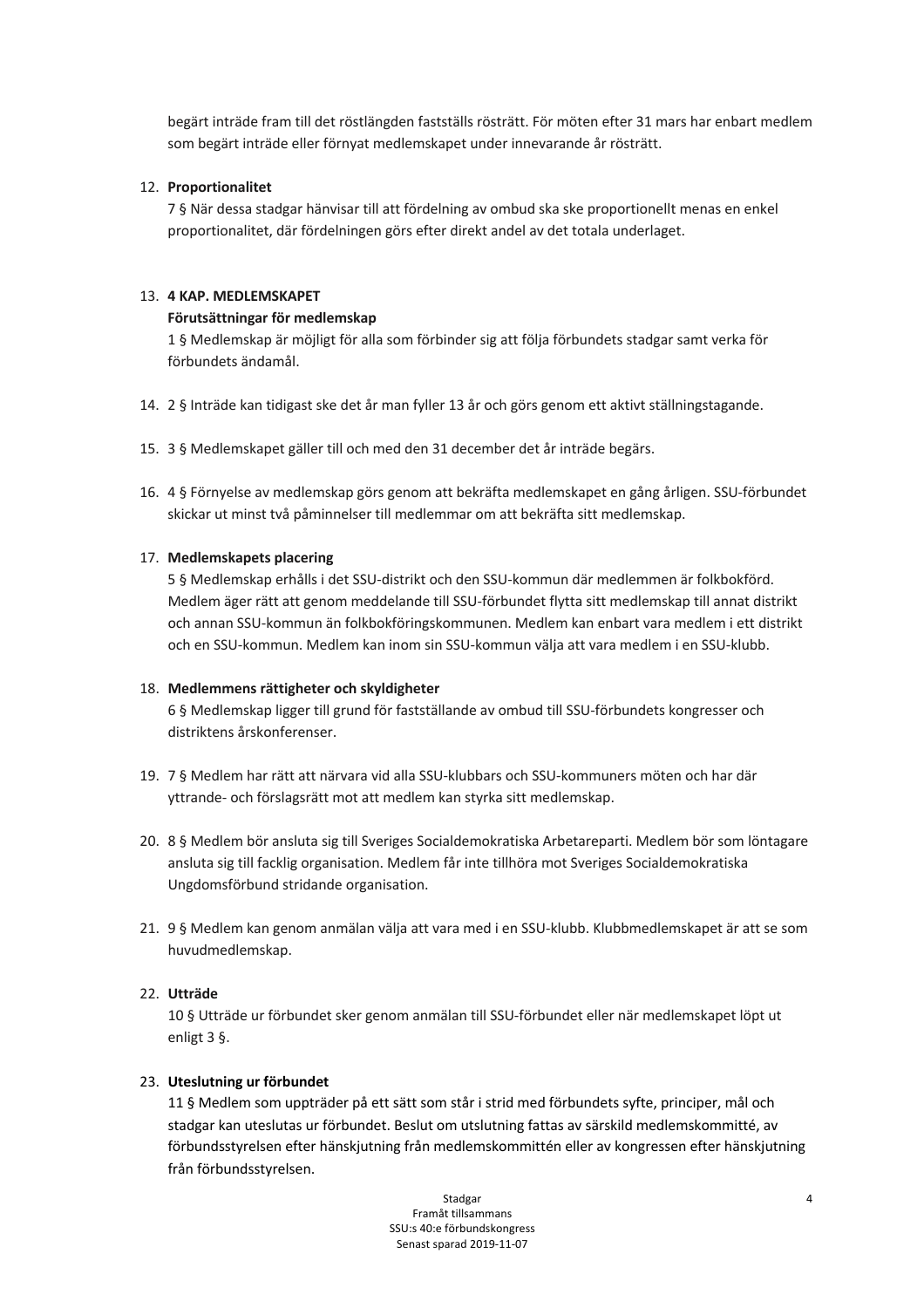#### 24. Medlemskommittén

## Unndrag

12 § Medlemskommittén har i uppdrag att utreda och fatta beslut i samtliga uteslutningsärenden som anmäls till kommittén. Medlemskommittén har mandat att tolka vad som utgör ett uppträdande som står i strid med förbundets syfte, principer, mål och stadgar samt vad som kan räknas som ett brott mot SSU:s principer och värderingar.

## 25. Beslut

13 § Beslut kräver enighet av hela kommittén för att gälla. För det fall enighet inte nås i kommittén ska beslutet hänskjutas till förbundsstyrelsen. Ett beslut fattat av medlemskommittén kan också överklagas till förbundsstyrelsen. I förbundsstyrelsen fordras tre fjärdedelar (3/4) av de på förbundsstyrelsesammanträdet avgivna rösterna för att fatta besluta om uteslutning. Förbundsstyrelsen kan hänskjuta uteslutningsärendet till kongressen, vilken kan fatta beslut med enkel majoritet.

26. 14 § Innan beslut fattas ska ifrågavarande medlem ges tillfälle att föra talan i ärendet. Distriktsstyrelsen i det distrikt där medlemmen är aktiv ska ges tillfälle att yttra sig innan beslut om uteslutning fattas. Om medlem som föreslås till uteslutning även är medlem i Sveriges Socialdemokratiska Arbetareparti ska ärendet handläggas i samråd med partistyrelsen.

## 27. Utse medlemskommitté

15 § De förtroendevalda revisorerna fastställer medlemskommittén bestående av minst tre (3) ledamöter efter förslag från förbundsstyrelsen.

#### 28. Utesluten medlems återinträde i förbundet

16 § Önskar utesluten medlem återinträde i förbundet avgörs dennes ansökan av förbundsstyrelsen. För beviljande av återinträde fordras tre fjärdedelar (3/4) av de avgivna rösterna.

#### 29. Medlemsregisteransvarig

17 § Respektive organisationsleds styrelse har i enlighet med 6 kap. 7 och 17 §§ rätt att utse medlemsregisteransvarig. Denne har efter erforderlig utbildning och avtal ingående tillträde till det egna organisationsledets medlemsregister. Medlemsregisteransvarig ansvarar för att uppgifter som går att hänföra till person behandlas på ett aktsamt och restriktivt sätt samt för att dessa uppgifter inte sprids vidare mer än vad som i övrigt är nödvändigt för att verksamheten ska fungera.

#### 30. Kandidatförsäkran

18 § Förtroendevalda i kommunstyrelse, distriktsstyrelse och förbundsstyrelse ska underteckna en av förbundsstyrelsen beslutad kandidatförsäkran senast 30 april det år man blivit vald.

#### 31. Granskningsfunktion

#### Uppdrag

19 § Granskningsfunktionen har i uppdrag att hantera samtliga ärenden som kommer till dess kännedom där medlemmar påstås agera i strid med SSU:s principer och värderingar eller där förtroendevalda påstås bryta mot kandidatförsäkran. Granskningsfunktionen har mandat att tolka kandidatförsäkran och vad som kan räknas som ett brott mot SSU:s principer och värderingar. Svåra tolkningsfrågor kan vid behov lyftas med SSU:s förbundsstyrelse.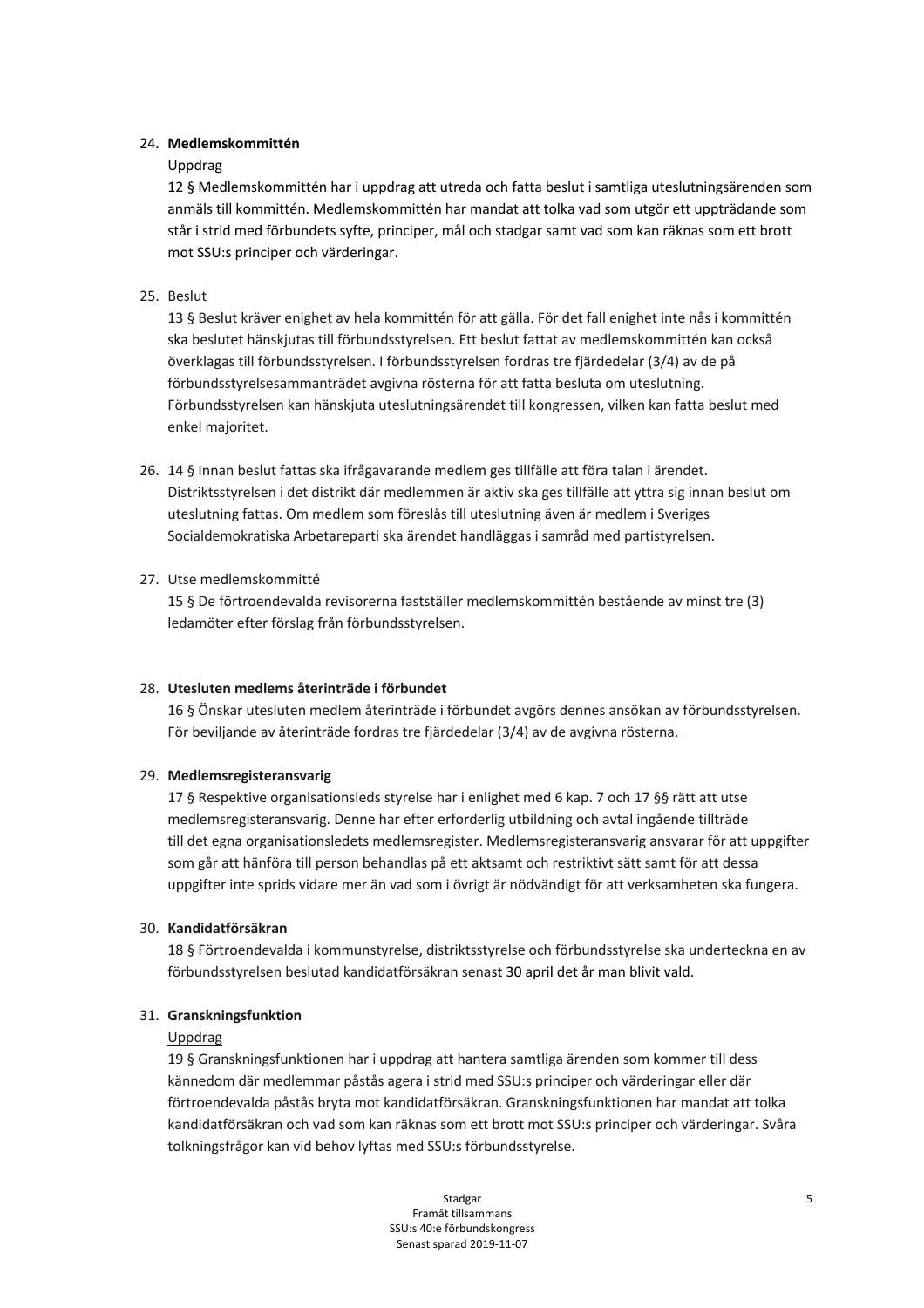32. 20 § Om granskningsfunktionen efter granskning konstaterar att en medlem agerat i strid med SSU:s principer och värderingar eller att en förtroendevald brutit mot kandidatförsäkran har granskningsfunktionen möjlighet att vidta åtgärder. Vidtagna åtgärder ska stå i proportion till aktuell överträdelse. Åtgärderna är att utfärda en varning, stänga av från verksamhet, initiera ett uteslutningsärende, uppmana förtroendevald att lämna sitt uppdrag.

## 33. Utse granskningsfunktionens medlemmar

21 § Granskningsfunktionen består av förbundssekreterare och två (2) ledamöter. Ledamöter utses av förbundsstyrelsen. Till ledamot kan person från förbundsstyrelsen eller förbundsexpeditionen utses.

## 34. Beslut

22 § Beslut fattas i konsensus. I de fall enighet ej kan uppnås i gruppen ska frågan hänskjutas till förbundsstyrelsen.

## 35. Åtgärder vid överträdelser av medlemmar och förtroendevalda

23 § Granskningsfunktionen kan utdela en varning till en medlem om en mindre överträdelse konstaterats. Varningen meddelas skriftligen till berörd person. Om överträdelsen fortgår kan granskningsfunktionen stänga av personen från att delta i SSU-aktiviteter.

- 36. 24 § Om överträdelse som bedöms göra medlemmar otrygga, som innebär att en förtroendevald bryter mot kandidatförsäkran eller som på annat sätt är av allvarligt slag konstaterats kan granskningsfunktionen stänga av medlem eller förtroendevald från att delta i SSU-verksamhet. Personen får då inte delta i SSU-aktiviteter. Avstängning kan ske på bestämd tid eller under tid för utredning. Vid överträdelse av avstängning inleds ett uteslutningsärende.
- 37. 25 § Granskningsfunktionen kan initiera ett uteslutningsärende i fall där förtroendet för organisationen riskerar att skadas och där kandidatförsäkran brutits mot. Uteslutningsärendet hanteras sedan av SSU:s medlemskommitté.

#### 38. Åtgärder vid överträdelser av förtroendevalda

26 § Om en förtroendevald har förbrukat det förtroende som uppdraget bygger på kan granskningsfunktionen uppmana personen att lämna sina förtroendeuppdrag inom SSU.

## 39. 5 KAP. ATT PÅVERKA SSU

#### En medlem - en röst

1 § Varje medlem har rätt att påverka alla beslut inom SSU. I vissa fall sker denna påverkan via ombud och representanter. Varje medlem har endast en röst vid såväl beslut och möten som vid val av personer. Det åligger alla styrelser att tillse att ingen medlem räknas flera gånger då ombud ska utses eller andra beslut fattas. Medlem kan således enbart vara ombudsgrundande, ställa upp till ombud och rösta i ombudsval i det distrikt, den SSU-kommun och den SSU-klubb där medlemmen har sitt medlemskap.

#### 40. Möten

2 § Alla möten som är avsedda att fatta beslut ska syfta till att ge alla berörda medlemmar jämlika förutsättningar att delta och påverka besluten. Det är respektive organisationsleds styrelses ansvar att mötesformerna motsvarar detta syfte. Mötet avgör på vilket sätt beslut ska fattas, med undantag för vad som regleras i dessa stadgar.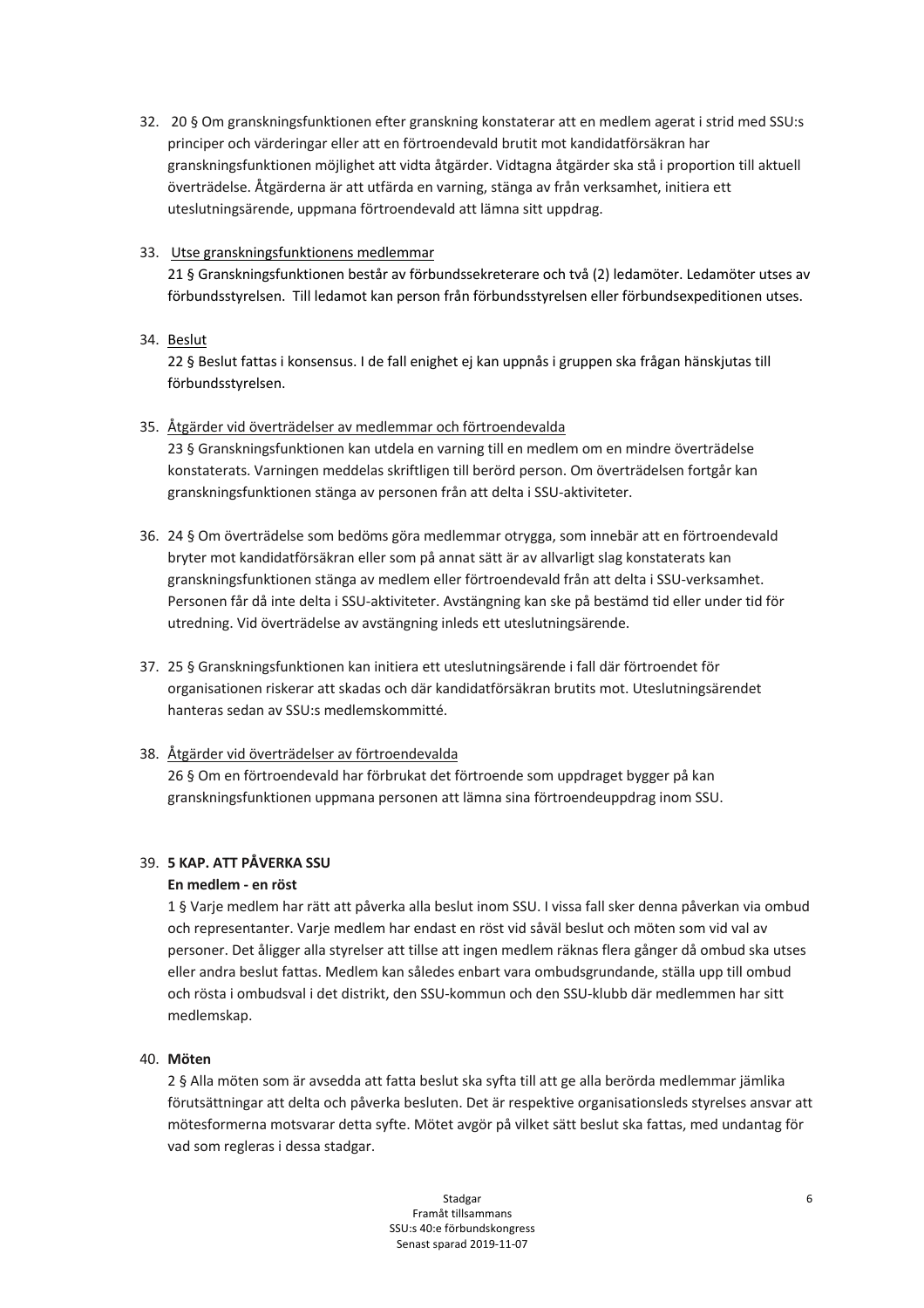## 41. Öppenhet

3 § Samtliga handlingar inom SSU är öppna för alla medlemmar, utom i de fall spridande skadar enskild medlem eller organisationen. Respektive organisationsleds styrelse beslutar om undantag från öppenheten. Detta beslut kan prövas och upphävas av kommande årsmöte/årskonferens/ kongress eller extrainkallad sådan. Personuppgifter och medlemsregister som enligt lag är skyddade ska ej vara offentliga.

## 42. Kallelser

4 § Kallelser till årsmöten, samt andra möten där dessa stadgar reglerar att kallelse ska skickas, ska tillsändas samtliga berörda röstberättigade medlemmar individuellt och skriftligt. Det är berörd organisationsnivås styrelse som ansvarar för att detta sker.

## 43. Förslag

5 § Varie medlem har rätt att väcka förslag till SSU-klubben, SSU-kommunen och distriktet. Förslagen ska behandlas av respektive styrelse och, om medlem så begär, föras upp till respektive högsta beslutande organ, enligt särskilda regler för dessa. Förslag till förbundet kan väckas av till förbundet ansluten klubb, kommun och distrikt.

## 44. Beslut

6 § Beslut fattas med enkel majoritet, med undantag för de beslut som enligt stadgarna fattas på annat sätt. Vid lika röstetal sker avgörandet genom lottning. Detta gäller inte vid omröstningar i styrelser där avgörandet vid lika röstetal sker genom mötesordförandens utslagsröst.

45. 7 § Alla personval ska ske genom sluten omröstning om någon röstberättigad så begär. Godkänd röstsedel ska uppta lika många namn som det antal mandat omröstningen gäller. För att vara vald krävs att kandidaten får mer än hälften av vid valet avgivna godkända röster. Om detta röstetal ej uppnåtts förrättas omval mellan de som erhållit de högsta röstetalen. Vid omval kvarstår högst dubbelt så många kandidater som det antal mandat valet gäller. Vid valet gäller relativ majoritet. Vid lika röstetal i omval sker avgörandet genom lottning.

#### 46. Besvär över beslut, möte eller val

8 § Besvär över ett beslut, möte eller val ska, för det fall annat inte föreskrivs i stadgan, ske senast tre (3) veckor efter att beslutet fattades, mötet avslutades eller valet genomfördes. Besvär ska ske skriftligen till förbundsstyrelsen med angivande av vilken åtgärd som begärs samt motivering till besvär.

#### 47. Jäv

9 § Medlem har i styrelse, på årsmöte eller som valt ombud på årskonferens eller kongress, inte rösträtt i frågor som gäller egen ansvarsfrihet eller ersättning.

## **48. 6 KAP. ORGANISATIONSSTRUKTUR**

#### SSU-kommun

1§ SSU-kommunen har till ändamål att samla socialdemokratiska ungdomar med olika erfarenheter och bakgrunder för att i enlighet med förbundets ändamål bedriva regelbunden verksamhet inom primärkommunens område samt driva på för politisk förändring lokalt. Om särskilda skäl föreligger kan förbundsstyrelsen i samråd med distriktsstyrelsen besluta om annan geografisk indelning än primärkommunens område.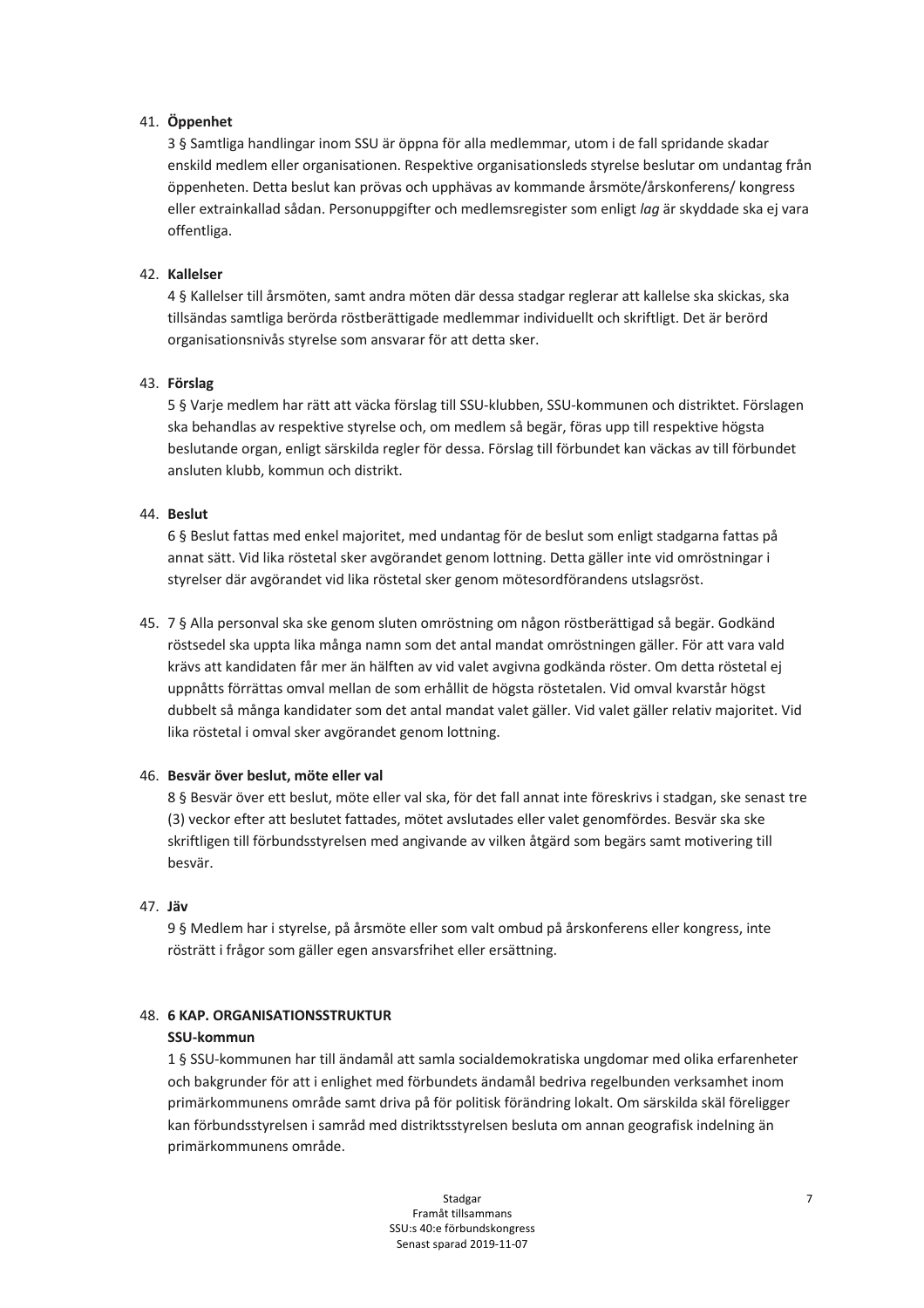49. 2 § När SSU-kommunens storlek överstiger fem (5) medlemmar under 30 år kan en styrelse bildas. SSU-kommunen ska upprätthålla ett intimt samarbete med distriktsstyrelse jämte närstående organisationer inom verksamhetsområdet.

## 50. Kommunens årsmöte

3 § SSU-kommunens högsta beslutande organ är årsmötet. Årsmöte för SSU-kommun ska hållas före utgången av mars månad respektive september månad i det fall brutet verksamhetsår gäller. Kallelse och dagordning ska utgå till kommunens samtliga röstberättigade medlemmar senast två (2) veckor före dagen för årsmötet. Årsmöten åläggs enbart SSU-kommuner med styrelse. Rösträtt på årsmötet har medlemmar i SSU-kommunen. Röstlängd fastställs av styrelsen vid samma tidpunkt som kallelsen skickas och utgår från förbundets medlemsregister, två (2) veckor innan årsmötet.

## 51. På årsmötet ska följande frågor behandlas:

- a. styrelsens berättelse
- b. revisorernas berättelse
- c. frågan om ansvarsfrihet
- d. förslag och styrelsens utlåtande över dessa
- e. förslag från styrelsen
- f. stadgeenliga val
- g. stadgar.

## 52. Extra årsmöte

4 § Extra årsmöte kan sammankallas av kommunstyrelsen eller då minst en tredjedel (1/3) av kommunens medlemmar, enligt den 31 december, så begär. Extra årsmöte kan endast behandla de frågor som föranlett dess inkallande. Kallelse ska tillsändas kommunens samtliga medlemmar senast två (2) veckor före dagen för årsmöte. Röstlängd fastställs av styrelsen vid samma tidpunkt som kallelsen skickas och utgår från förbundets medlemsregister, två (2) veckor innan årsmötet.

## 53. Valberedning

5 § Årsmötet väljer en valberedning om minst två (2) ledamöter varav en (1) sammankallande. Valberedning har till uppgift att efterhöra och samla in synpunkter från medlemmarna rörande personvalsfrågor, och med utgångspunkt från detta bereda de personval som ska äga rum på kommande årsmöte. Personvalen ska beredas i enlighet med de principer som gäller enligt 2 kap 1 §.

## 54. Styrelsen

6 § Årsmötet ska välja en styrelse för ett (1) år. Styrelsen är ansvarig för verksamheten, administrationen och demokratin i organisationen. SSU-kommunens styrelse ska bestå av minst tre (3) ledamöter och bör bestå av ett udda antal ledamöter. Ordförande och kassör väljs särskilt.

- 55. 7 § Kommunstyrelsen kan också utse ansvarig person för medlemsregistret.
- 56. 8 § Styrelsen ska inför årsmötet skriftligen avge redogörelse över det gångna verksamhetsåret samt berättelse över den ekonomiska förvaltningen.
- 57. 9 § Extra styrelsesammanträde ska hållas om en tredjedel (1/3) av styrelsens ledamöter så fordrar. En styrelse är beslutför då mer än hälften av ledamöterna är närvarande. Det åligger styrelsen att förbereda och kalla till SSU-kommunens möten.
- 58. Verksamhetsår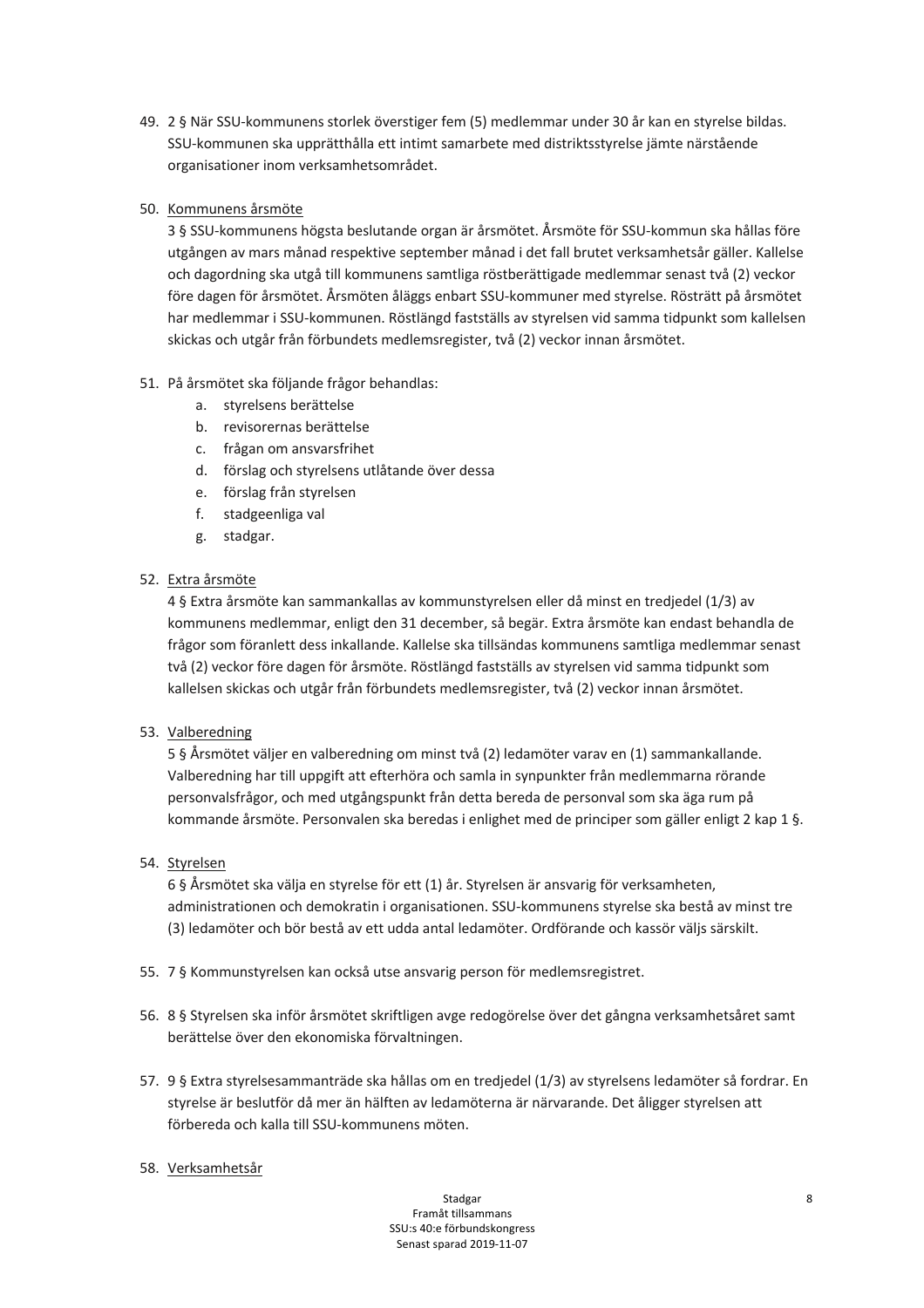10 § Om ej annat beslutats gäller att verksamhetsåret utgörs av kalenderår. SSU-kommun kan efter godkännande från distriktsstyrelsen arbeta efter brutet verksamhetsår/räkenskapsår. I detta fall avslutas räkenskaperna per den 30 juni.

## 59. Rapport om verksamheten

11 § SSU-kommun med styrelse ska till förbundsstyrelsen insända föregående års verksamhetsberättelse, kopia på justerat årsmötesprotokoll samt stadgar där det framgår vilken SSUkommun som avses senast den 15 maj.

## 60. Klubbar

12 § En klubb ska bestå av minst fem (5) SSU-medlemmar. Klubben följer samma normalstadgar som SSU-kommunen. Klubbmedlem har rösträtt i den klubb som medlemmen har sitt medlemskap.

61. 13 § Klubb som också är ansluten till det Socialdemokratiska Studentförbundet ska tillhöra den SSUkommun i vilken det läroverk som klubben är kopplad till har sitt säte. Arbetsplatsklubb ska tillhöra den SSU-kommun i vilken arbetsplatsen är förlagd.

## 62. SSU-kommuner med mer än 100 medlemmar

14 § I de fall där en SSU-kommun har över 100 medlemmar under 30 år kan årsmötet fatta beslut om att tillämpa representativa beslutsformer. Medlemmarna kan då utse representanterna till årsmötet via klubbar. Stadgarna för sådana representativa beslutsformer måste godkännas av förbundsstyrelsen.

## 63. SSU-distrikt

15 § SSU-kommunerna sammansluter sig i distrikt, vars områden fastställs av förbundskongressen. SSU-distriktet har till ändamål att organisera fler medlemmar till SSU, samordna skolningsarbetet, samarbeta med och stödja SSU-kommunerna inom det geografiska området samt att driva på för politisk förändring lokalt och regionalt. Distriktet ska också upprätthålla ett nära samarbete med förbundsstyrelse och närstående organisationer. Distriktet kan samordna frågor om personal och studier i samordningsregioner, vilka regleras i 6 kap. 70 §.

#### 64. Distriktsstyrelsen

16 § Årskonferensen ska välja en styrelse för ett (1) år. Styrelsen är ansvarig för verksamheten, administrationen och demokratin i organisationen.

- 65. 17 § Distriktsstyrelse ska bestå av minst sju (7) ledamöter och bör bestå av ett udda antal ledamöter. Ordförande och kassör väljs särskilt. I styrelsen ska ansvariga för studier, ansvariga för facklig/politisk verksamhet och ansvarig för medlemsregistret utses.
- 66. 18 § Distriktsstyrelsen är mellan årskonferenserna distriktets högsta beslutande organ och ansvarar för studier, personalansvar och för att det upprättas en verksamhetsplan i distriktet. Styrelsen är inför årskonferensen ansvarig för förvaltningen. Distriktsstyrelsen ansvarar för den samordning som kan ske med andra distrikt.
- 67. 19 § Distriktsstyrelsen ska sammanträda minst sex (6) gånger per år. Styrelsen ska inför årsmötet skriftligen avge redogörelse över det gångna verksamhetsåret samt berättelse över den ekonomiska förvaltningen. Extra styrelsesammanträde ska hållas om en tredjedel (1/3) av styrelsens ledamöter så fordrar. En styrelse är beslutför då mer än hälften av ledamöterna är närvarande.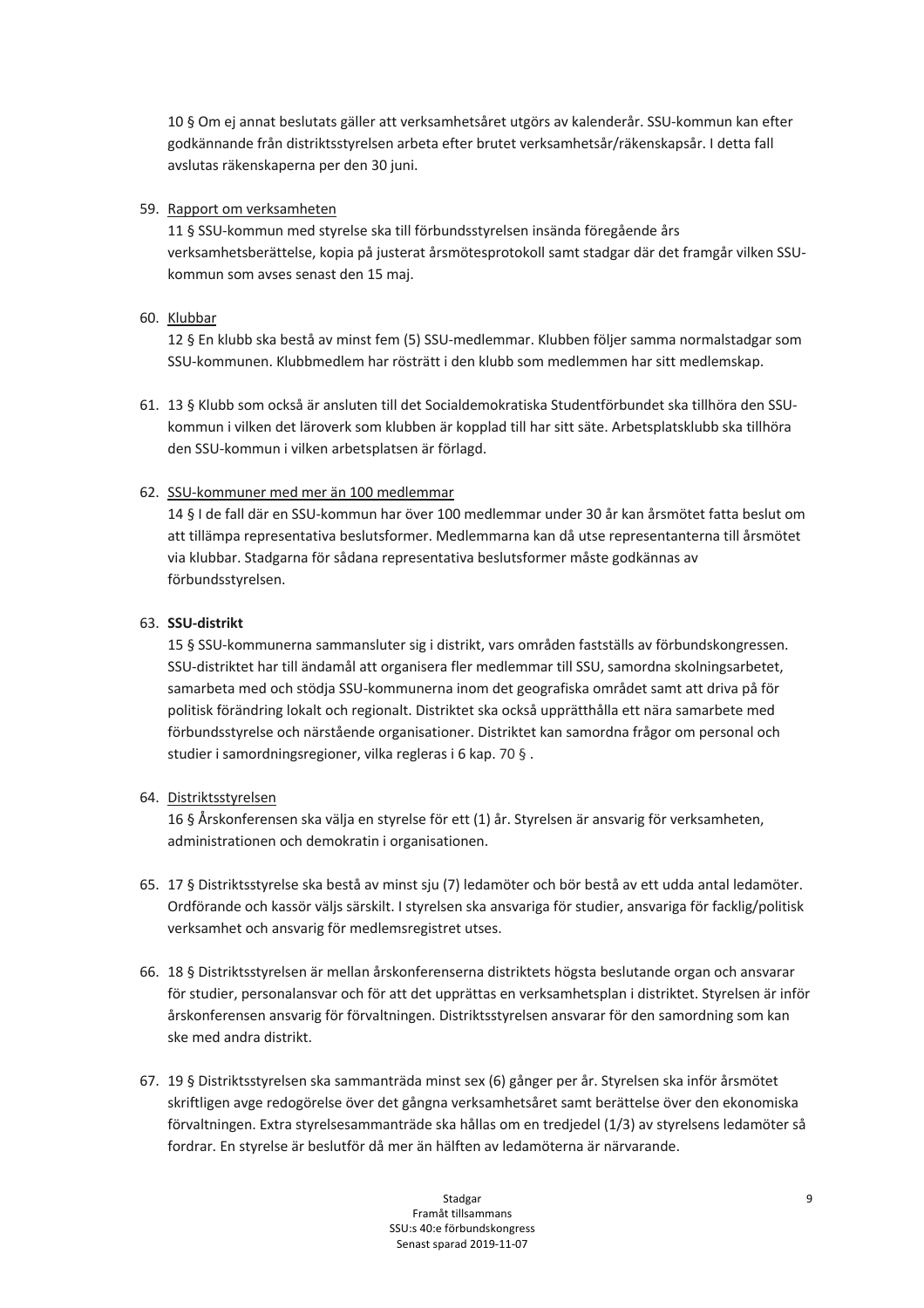## 68. Distriktsstadgar

20 § Distriktets årskonferens ska fastställa stadgar för distriktet. Dessa ska utgå från förbundets normalstadgar för distrikt och eventuella tillägg får ei strida mot förbundsstadgarna. Tvister rörande tolkning och tillämpning av stadgarna hänskjuts till förbundsstyrelsen. I de fall distriktet ej antagit egna stadgar gäller förbundets normalstadga.

## 69. Verksamhetsår

21 § Verksamhetsåret utgörs av kalenderår. Distrikt kan efter godkännande av förbundsstyrelsen arbeta efter brutet verksamhetsår/räkenskapsår. I detta fall avslutas räkenskaperna per den 30 juni.

## 70. Rapport om verksamheten

22 § Distriktsstyrelsen ska till förbundsstyrelsen insända kopia på justerat årsmötesprotokoll, verksamhetsberättelse, stadgar, balans- och resultaträkning samt revisionsberättelse senast den 15 maj.

## 71. Distriktsårskonferens

23 § Distriktets högsta beslutande organ är årskonferensen. Distriktets årskonferens väljer distriktsstyrelse, valberedning och revisorer jämte ersättare för dessa. Årskonferensen ska sammanträda på tid och plats som bestäms av distriktsstyrelsen.

- 72. 24 § Distriktsstyrelsen är ansvarig inför årskonferensen och ska till denna avge rapport över det gångna verksamhetsåret samt berättelse över den ekonomiska förvaltningen. Distriktets årskonferens ska hållas före utgången av mars månad respektive september månad i det fall brutet verksamhetsår gäller.
- 73. På årskonferensen ska följande frågor behandlas:
	- a. styrelsens berättelse
	- b. revisorernas berättelse
	- c. frågan om ansvarsfrihet
	- d. förslag och styrelsens utlåtande över dessa
	- e. förslag från styrelsen
	- f. stadgeenliga val
	- g. ombudstak till nästkommande årskonferens
	- h. stadgar
- 74. 25 § Distriktsstyrelsen, funktionärer och revisorer ska närvara vid årskonferensen och har där yttrande- och förslagsrätt. Medlem tillhörande Sveriges Socialdemokratiska Ungdomsförbund som kan styrka medlemskap har tillträde till årskonferensen. En representant från förbundsstyrelsen äger rätt att närvara vid distriktets årskonferens och har där vttranderätt. Endast ombud som valts av SSUklubb eller SSU-kommun tillhörande distriktet har rösträtt. Distriktsstyrelsens ledamöter samt i SSUdistriktet anställda ombudsmän kan ej väljas som ombud.

## 75. Ombudsfördelning

26 § SSU-kommunerna äger rätten att till varje distriktsårskonferens sända ett (1) grundombud. Utöver detta kan SSU-kommunen erhålla ombud som står i proportion till dess medlemsantal. Ombudsfördelningen utgår från det antal ombudsgrundande medlemmar den 31 december föregående år.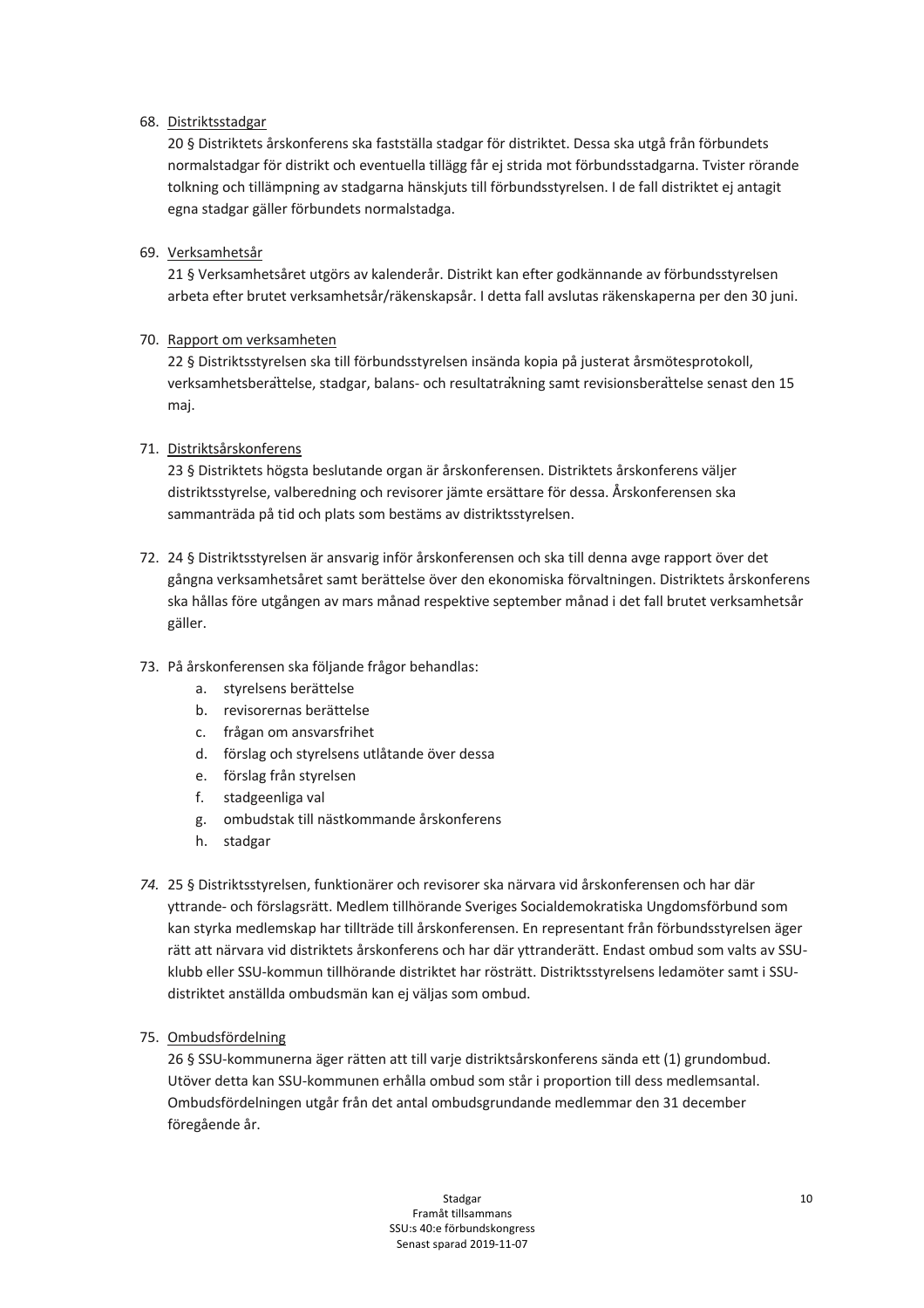- 76. 27 § I SSU-kommuner med klubbar fördelas ombuden proportionerligt. I de SSU-kommuner där det både förekommer medlemmar som ej är med i klubbar och medlemmar som bara är medlemmar i kommunen fördelas ombuden proportionerligt mellan kommunen och klubbarna.
- 77. 28 § SSU-distriktets årskonferens fastställer ombudstaket för nästkommande årskonferens.

## 78. Ombudsval

29 § I SSU-kommuner utan styrelse ansvarar distriktsstyrelsen för att medlemmarna kallas till ett av distriktsstyrelsen arrangerat valmöte. I SSU-kommuner med styrelse ansvarar denna för att medlemmarna kallas till ombudsval. Kallelse ska skickas senast en (1) vecka före ombudsvalet.

- 79. 30 § Röstlängd fastställs av distriktsstyrelsen utifrån förbundets medlemsregister sex (6) veckor före dagen av årskonferensen.
- 80. 31 § Ombudsval kan genomföras på ett ordinarie medlemsmöte. Valda ombud och ersättare ska vara inrapporterade till distriktet tre (3) veckor innan distriktsårskonferensen. Ombudsval kan genomföras senare än tre veckor innan distriktsårskonferensen om särskilda skäl föreligger. Beslut om senarelagda ombudsval fattas av distriktsstyrelsen i samråd med förbundsstyrelsen.

## 81. Distriktsårskonferens i mindre distrikt

32 § Distriktsårskonferens i distrikt som den 31 december föregående år har färre än etthundra (100) ombudsgrundande medlemmar kan besluta att på nästkommande distriktsårskonferens inte tillämpa den representativa fördelning av ombud såsom stadgas i 6 §. I sådana fall gäller istället att samtliga medlemmar i distriktet, utom distriktsstyrelsens ledamöter samt i SSU-distriktet anställd personal, har rösträtt på årskonferensen. Skulle SSU-distriktet före nästkommande årskonferens ha uppkommit i fler än etthundra (100) ombudsgrundande medlemmar står distriktsårskonferensens beslut fast. I övrigt gäller samma regler som i 23-25 §.

#### 82. Kallelse

33 § Kallelse till ordinarie årskonferens ska skickas till SSU-kommunerna av distriktsstyrelsen senast åtta (8) veckor före konferensens öppnande. Vid extra årskonferens ska kallelse skickas senast fyra (4) veckor före konferensens öppnande.

## 83. Frågor att behandla

34 § Alla frågor avsedda att behandlas på distriktets ordinarie årskonferens ska vara distriktsstyrelsen skriftligen tillhanda senast fyra (4) veckor före årskonferensen. Vid extra årskonferens ska frågor vara distriktsstyrelsen tillhanda senast två (2) veckor före konferensens öppnande.

#### 84. Utsändning av konferenshandlingar

35 § Förslag jämte distriktsstyrelsens utlåtande över dem samt distriktsstyrelsens förslag ska vara ombud och SSU-kommun tillhanda minst två (2) veckor före årskonferensen. Vid extra årskonferens senast en (1) vecka före konferensens öppnande.

#### 85. Kostnader för årskonferensen

36 § Ombudens, distriktsstyrelsens och revisorernas resor bekostas av distriktskassan eller på sätt som årskonferensen beslutat.

#### 86. Valberedning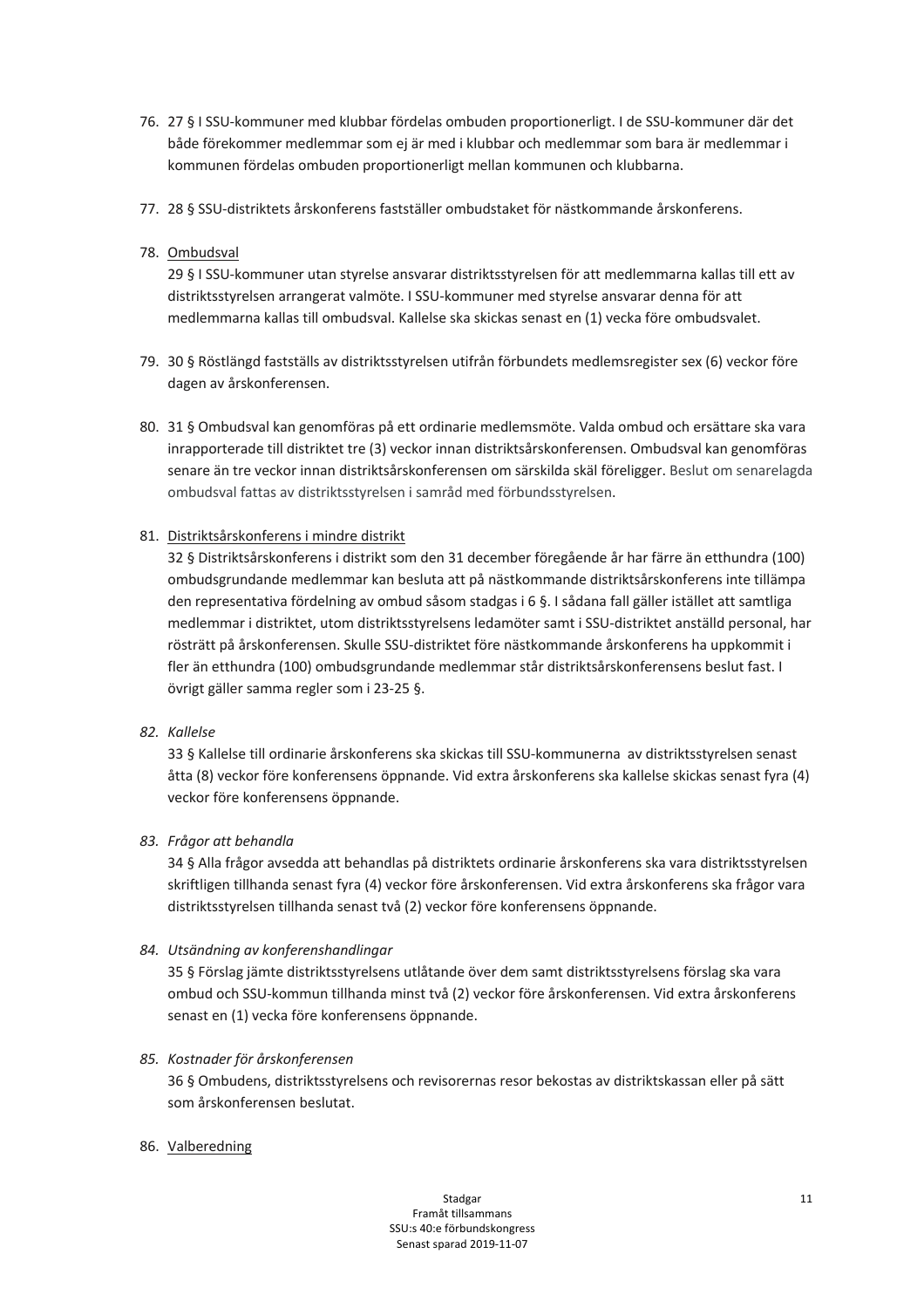37 § Årskonferensen väljer en valberedning om minst två (2) ledamöter varav en (1) sammankallande. Valberedningen har till uppgift att efterhöra och samla in synpunkter från kommunerna rörande personvalsfrågor, och med utgångspunkt från detta bereda de personval som ska äga rum på kommande årskonferens. Personvalen ska beredas med de principer som gäller enligt 2 kap 1 §. Valberedningen ska sammanträda minst två (2) gånger. Valberedningen ska vid sitt första sammanträde anta en arbetsordning och en tidsplan för sitt arbete.

## 87. Extra årskonferens

38 § Extra årskonferens kan sammankallas av distriktsstyrelsen eller på begäran av minst en tredjedel (1/3) av distriktets medlemsantal per den 31 december. Extra årskonferens kan endast behandla de frågor som föranlett dess inkallande. Vid extra årskonferens fastställer distriktsstyrelsen motionstid och tider för ombudsval.

## 88. Förbundet

39 § Förbundet utgörs av alla medlemmar. Förbundets ändamål beskrivs i 1 kap. 1-4 §§.

## 89. Förbundsstyrelse

40 § Förbundsstyrelsen är mellan kongresserna förbundets högsta beslutande organ och handhar ledningen av förbundets verksamhet i överensstämmelse med förbundets program och stadgar samt fastställer arbets- och delegationsordning för SSU-förbundet. Förbundsstyrelsen ska till varje kongress avge rapport över förbundets verksamhet avseende de två senaste verksamhetsåren. Förbundsstyrelsen är inför kongressen ansvarig för sin förvaltning.

- 90. 41 § Förbundsstyrelsen ska bestå av sexton (16) av kongressen valda ledamöter. Av dessa väljs ordförande och sekreterare var för sig. Inom förbundsstyrelsen ska studieledare, internationell ledare och facklig ledare utses. Förbundsstyrelsen sammanträder minst sex (6) gånger per år eller då minst sex (6) av förbundsstyrelsens ledamöter så fordrar.
- 91. 42 § Förbundsstyrelsen är beslutför då minst nio (9) av dessa ledamöter är närvarande. Resor och förlorad arbetsförtjänst vid förbundsstyrelsens sammanträden betalas av förbundet. Förbundsstyrelsen utser förbundskassör.

#### 92. Utskott, kommittéer och arbetsgrupper

43 § Förbundsstyrelsen har inom sig rätt att utse ett verkställande utskott och en ledningsgrupp. Av förbundsstyrelsen valda utskott, kommittéer eller arbetsgrupper är redovisningsskyldiga till förbundsstyrelsen.

93. Representanter

44 § Sveriges Socialdemokratiska Arbetareparti. Landsorganisationen och Sveriges Socialdemokratiska Studentförbund kan utse en representant var som kan delta på förbundsstyrelsens sammanträden och då har yttrande- och förslagsrätt.

#### 94. Kongressen

45 § Kongressen är förbundets högsta beslutande organ. Den sammanträder vartannat år, före augusti månads utgång, på plats som bestäms av förbundsstyrelsen.

- 95. På kongressen ska följande frågor behandlas:
	- a. styrelsens berättelse
	- b. revisorernas berättelse

Stadgar Framåt tillsammans SSU:s 40:e förbundskongress Senast sparad 2019-11-07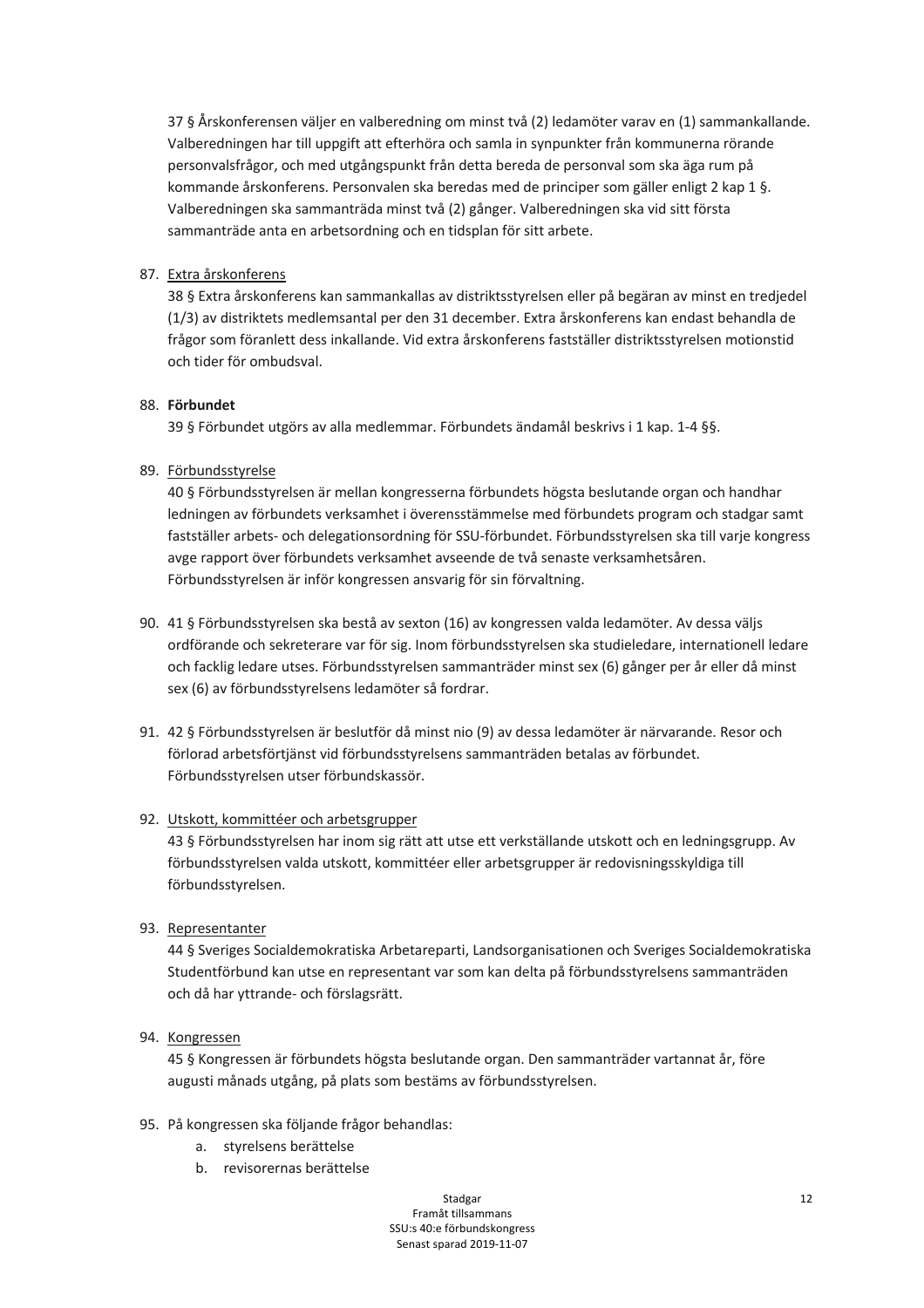- c. frågan om ansvarsfrihet
- d. förslag och styrelsens utlåtande över dessa
- e. förslag från styrelsen
- f. stadgeenliga val
- g. stadgar

#### 96. Sammansättning och rösträtt

46 § Kongressen består av tvåhundrafyrtionio (249) valda ombud med rösträtt. Varje ombud har en röst. Rösträtten får inte överlåtas. Förbundsstyrelsen, funktionärer och revisorer ska närvara på kongressen och har där yttrande- och förslagsrätt. Distriktsstyrelsen äger rätt att till kongressen sända två (2) representanter som där har yttrande- och förslagsrätt.

#### 97. Kallelse

47 § Kallelse till ordinarie kongress ska utfärdas av förbundsstyrelsen senast nio (9) månader före kongressens öppnande. Kallelse skickas till SSU-distrikten.

#### 98. Förslag

48 § Alla förslag, avsedda att behandlas av kongressen, ska vara förbundsstyrelsen tillhanda senast den 2 april samma år som kongressen äger rum. Förslag kan väckas av varje till förbundet ansluten klubb, kommun och distrikt.

#### 99. Utsändning av kongresshandlingar

49 § Väckta förslag jämte förbundsstyrelsens utlåtande över dem, förbundsstyrelsens förslag samt förbundsstyrelsens rapport över förbundets verksamhet ska vara ombud och distrikt tillhanda senast åtta (8) veckor innan kongressens öppnande. Förslag av politisk eller strategisk karaktär ska gå på remiss till SSU-distrikten innan de färdigställs. Har ombudsval i valkrets överklagats skickas handlingarna till distriktet.

100.50 § Valberedningens förslag ska vara ombuden tillhanda senast tre (3) veckor innan kongressens start.

#### 101.Kongressfond

51 § Förbundet avsätter varje år medel till en kongressfond i syfte att sprida kongresskostnaderna jämnt över åren. Resekostnader, mat och logi för ombud, distriktsrepresentant, förbundsstyrelsen, revisorer, jämte de anställda ombudsmän som enligt avtal tjänstgör under kongressen betalas helt ur kongressfonden.

#### 102. Protokoll

52 § Beslutsprotokoll ska vara ombuden och SSU-distrikten tillhanda senast fem (5) månader efter avslutad förbundskongress. Digital inspelning från kongressen ska sparas och arkiveras.

#### 103.Extra konaress

53 § Beslut om extra kongress fattas av förbundsstyrelsen eller då det genom omröstning enligt stadgarnas regler om allmän omröstning så beslutas. Extra kongress kan endast behandla de frågor som föranlett dess inkallande. Kallelse till extra kongress ska utfärdas senast en (1) månad före kongressens hållande.

104.54 § Vid extra kongress fastställer förbundsstyrelsen motionstid samt tider för kandidatnominering och ombudsval. Utsändning av kongresshandlingar, väckta förslag jämte förbundsstyrelsens utlåtande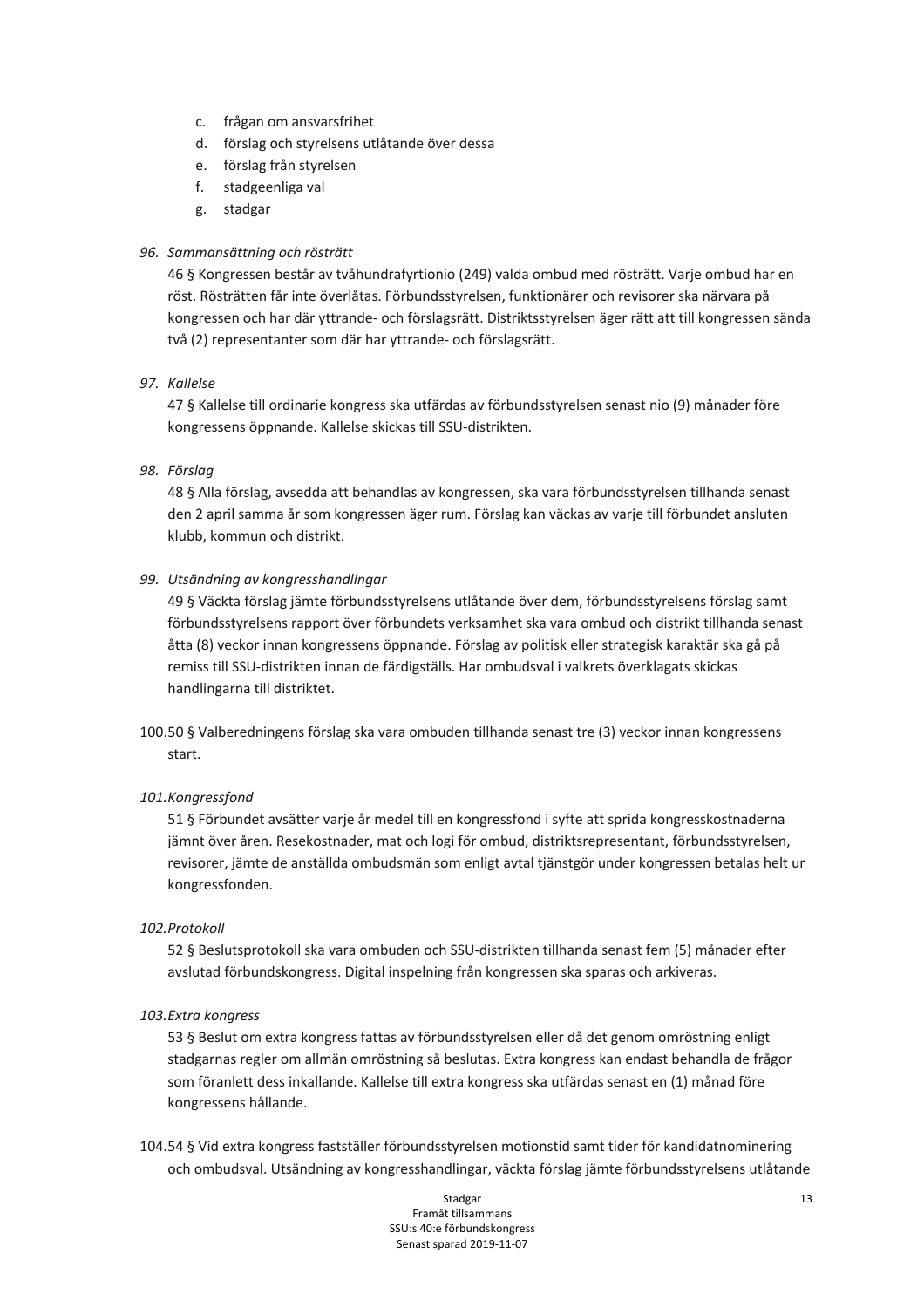över dem samt förbundsstyrelsens förslag ska tillställas ombud och distrikt senast tre (3) veckor före kongressen.

#### 105. Valordning vid val av kongressombud

#### Ombudsfördelning

55 § Underlag för representation till kongressen utgörs av det antalet betalande, ombudsgrundande medlemmar distriktet haft under kongressperioden. Medlem är ombudsgrundande för distriktet endast en (1) gång per kalenderår. Varje distrikt erhåller först vardera två (2) ombud. De återstående ombuden fördelas mellan distrikten proportionellt efter antalet medlemmar den 31 december de senaste två (2) åren. Om två eller flera distrikt är lika berättigade att erhålla ett mandat ska lottning ske

#### 106. Valkretsar

56 § Vid val av kongressombud ska distrikten delas in i valkretsar. Valkretsarna fastställs av förbundsstyrelsen efter förslag från distriktsstyrelserna utifrån principen om delaktighet och inflytande för medlemmarna samt de principer som i övrigt gäller enligt 2 kap. 1 §. Det av distriktsstyrelsen beslutade förslaget på valkretsindelning ska även skickas för kännedom till SSUkommunerna i distriktet. Distrikt som har mer än två (2) aktiva SSU-kommuner bör indelas i minst två (2) valkretsar. Med aktiv SSU-kommun menas SSU-kommun som det senaste året haft årsmöte eller som på annat sätt har en kontinuerlig verksamhet. Fördelning av ombud mellan kretsarna ska ske i förhållande till antalet ombudsgrundande medlemmar den 31 december de senaste två (2) åren. Är två (2) eller flera kretsar berättigade till ett mandat ska lottning ske. Valkretsarna fastställs av förbundsstyrelsen senast den 31 mars kongressåret.

#### 107. Förslag till ombud

57 § Förslag till ombud till kongressvalet äger varje SSU-kommun, SSU-klubb eller medlem rätt att insända till distriktsstyrelsen. Föreslagen kandidat kan inte vägras plats på den officiella valsedeln. Kandidatnomineringen ska vara avslutad den 7 april kongressåret.

108. Distriktsstyrelsen ska tillhandahålla valsedlar där kandidaterna uppförs i bokstavsordning. På valsedlarna ska även anges hur många ombud som ska väljas.

#### 109. Valtid

58 § Valet ska påbörjas den 15 april och vara avslutat den 11 maj kongressåret.

110. Om särskilda skäl föreligger kan SSU-distrikt hos förbundsstyrelsen ansöka om förlängd valtid, senast den 31 januari kongressåret.

#### 111. Valsätt och information om val av konaressombud

59 § Distriktsstyrelsen är ansvarig för val av kongressombud och att valen genomförs i enlighet med dessa stadgar. Distriktsstyrelsen ska besluta om och informera SSU-kommunerna och SSU-klubbarna om tidsplan för ombudsvalet senast tre (3) veckor före valförrättningens början. Distriktsstyrelsen kan också besluta om poströstning eller elektronisk röstning genom av förbundsstyrelsen godkända digitala hjälpmedel. Vid poströstning ska medlem erhålla valsedel och valkuvert senast tre (3) veckor före valens avslutande. Vid elektronisk röstning ska medlem erhålla medel för deltagande i valen senast tre (3) veckor före valens avslutande. Om en medlem avgivit mer än en röst ska röst vid valmöte gälla.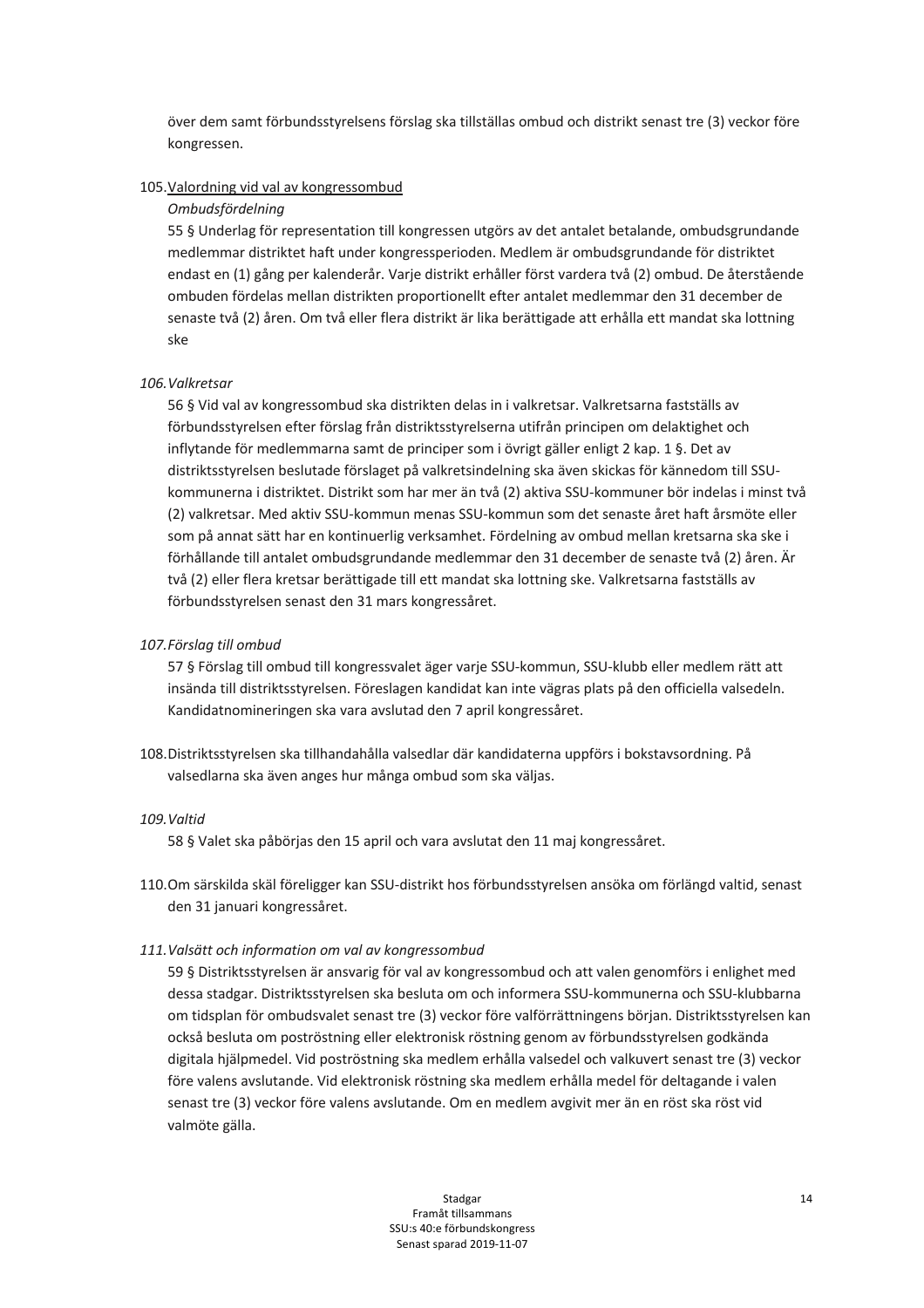- 112.60 § Valmöten arrangeras av distriktsstyrelsen utsedda valförrättare. Kallelse ska utgå till kommunens röstberättigade medlemmar senast två (2) veckor före dagen för valmötet. Utlyst valmöte får ej inställas. För kommuner med mer än siuttio (70) röstberättigade medlemmar ska minst två (2) valmöten, på skilda datum arrangeras. Tillämpas poströstning eller elektronisk röstning ska det för kommuner med mer än tvåhundra (200) medlemmar arrangeras minst två (2) valmöten på skilda datum.
- 113.61 § Förbundsstyrelsen ansvarar för att en röstlängd för varje valkrets upprättas den 1 april. Medlemmarna placeras i den valkrets där de har sitt medlemskap. Efter det att ombudsfördelningen är fastslagen och röstlängden upprättad får medlem ej tillföras någon annan röstlängd. Den som vill rösta i valet ska vid valsedelns avlämnande stå upptagen i röstlängden för valkretsen. Medlem äger rätt att delta i val endast en gång. Val av ombud sker genom slutna sedlar. Valsedel ska för att vara giltig uppta lika många namn som det antal ombud som ska utses i valet.
- 114.62 § Valförrättare ska senast två (2) dagar efter valförrättningens avslutande till distriktsstyrelsen översända avgivna valsedlar och av valförrättaren upprättat protokoll över valet, allt inneslutet i ett förseglat kuvert märkt "valsedlar". En eller flera valförrättare utses av distriktsstyrelsen. Valförrättare får ej delta i val på möte där valförrättaren tjänstgör. Till valförrättare kan ej personer som kandiderar till ombud inom valkretsen utses.

#### 115. Rösträkning

63 § Distriktsstyrelsen ska verkställa sammanräkningen av avgivna röster på tid och plats som informerats SSU-kommunerna och SSU-klubbarna. Valkuverten ska till dess vara obrutna. Valresultatet ska omedelbart, dock senast den 19 maj kongressåret, delges förbundsstyrelsen och SSU-kommunerna.

116.64 § De kandidater som erhållit det högsta röstetalet i valkretsen förklaras i tur och ordning valda som kongressombud respektive ersättare. Vid lika röstetal avgörs valet genom lottning. Till ersättare utses i tur och ordning de på den officiella valsedeln upptagna kandidaterna vilka efter de ordinarie ombuden erhåller de flesta rösterna. När ersättare saknas på den officiella valsedeln utses ersättare från den valkrets i distriktet vilken står i tur att få ett ombud. Valordningen i övrigt bestäms av distriktsstyrelsen.

## 117. Besvär över valet av kongressombud

65 § Om medlem anser att valet av ombud eller ersättare skett i strid med förbundsstadgarna har medlemmen att senast fem (5) dagar efter att röstresultatet delgivits SSU-kommunerna avge besvär till förbundsstyrelsen. Distriktsstyrelsen ska senast fem (5) dagar efter det att besvärsskrivelsen inkommit avge vttrande över klagomålet. Förbundsstyrelsen ska arrangera nyval i valkrets eller SSUkommun om den finner att valet har förrättats stadgestridigt och att detta inverkat på valets utgång.

#### 118. Stadgar för nyval

66 § Vid nyval genomförs valproceduren gemensamt av förbundsstyrelsen och berörd distriktsstyrelse. Distriktsstyrelsen har huvudansvaret vad gäller att tillhandahålla valmaterial och vad gäller samordning av valprocessen. SSU-kommunens valmöten förrättas gemensamt av en av förbundsstyrelsen utsedd valförrättare och en av distriktsstyrelsen utsedd valförrättare. Båda valförrättarna måste närvara, i annat fall är valet ogiltigt.

119.67 § Distriktsstyrelsen ska verkställa sammanräkningen av avgivna röster på tid och plats som informerats SSU-kommunerna och SSU-klubbarna. Valkuverten ska till dess vara obrutna.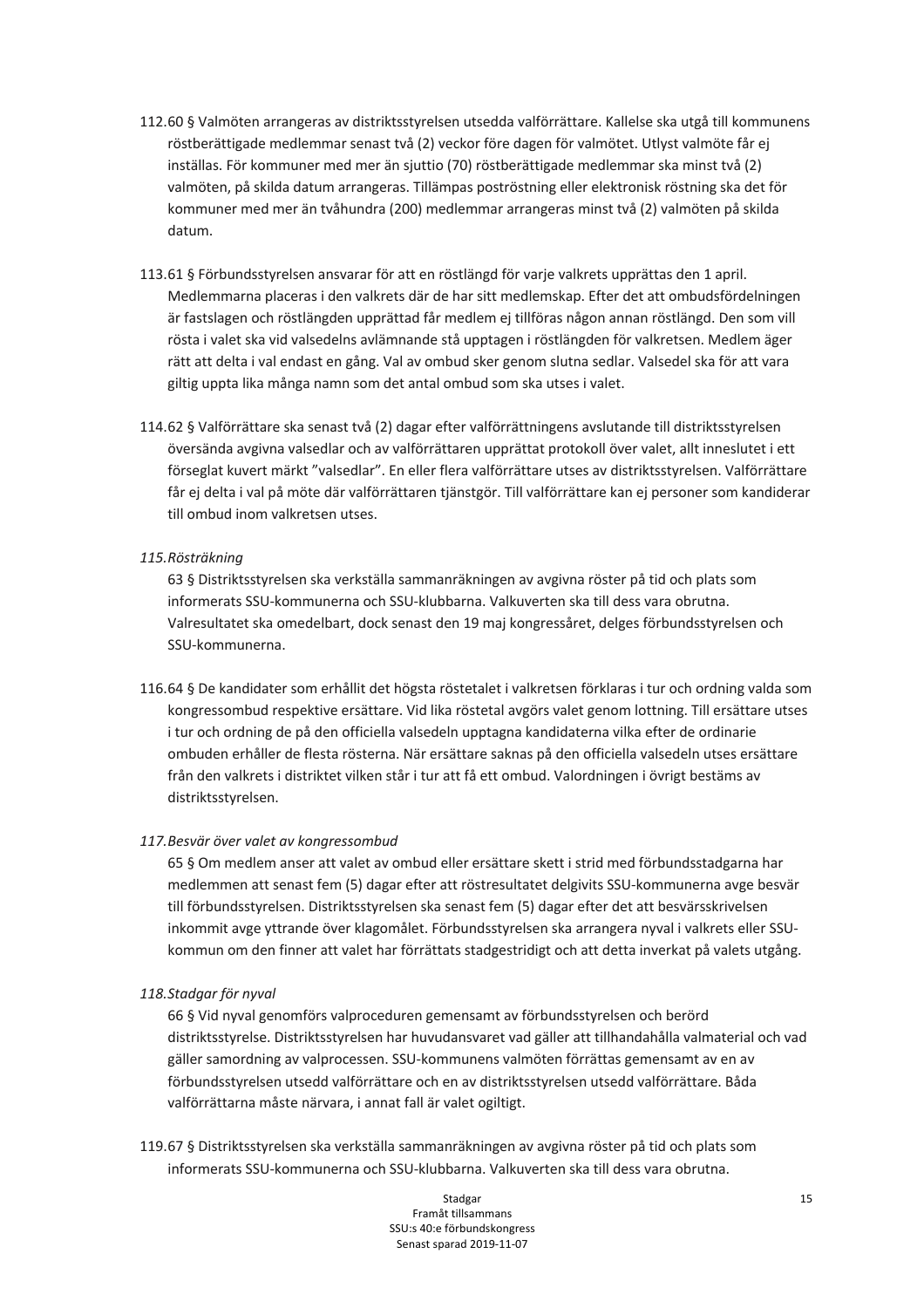Valresultatet ska omedelbart, dock senast sju (7) dagar efter avslutad valperiod, delges förbundsstyrelsen och SSU-kommunerna. I övrigt ska nyvalsprocessen följa de regler som finns för ordinarie val.

#### 120. Valberedning

68 § Kongressen väljer en valberedning om åtta (8) ledamöter, varav en (1) sammankallande, samt personliga ersättare för samtliga ledamöter. Valberedning har till uppgift att efterhöra och samla in synpunkter från distrikten, kommunerna och klubbarna rörande personvalsfrågor och med utgångspunkt från detta bereda de personval som ska äga rum på den kommande kongressen. Personvalen ska beredas med de principer som gäller enligt 2 kap 1 §. Valberedningen ska sammanträda minst tre (3) gånger. Valberedningen ska vid sitt första sammanträde anta en arbetsordning och en tidsplan för sitt arbete. I det fall valberedning ej sammankallats före 1 maj kongressåret åligger det istället förbundssekreteraren att sammankalla denna.

#### 121. Nationell konferens

69 § Nationell konferens är ett forum för distriktsrepresentanter att mötas och diskutera olika frågor. Förbundsstyrelsen kallar distriktsstyrelserna genom åtminstone en (1) distriktsrepresentant till nationell konferens minst en (1) gång om året. Kallelse skickas till distriktsstyrelserna senast sex (6) veckor innan konferensen. På nationell konferens är i första hand distriktsordförande och i andra hand annan av distriktsstyrelsen utsedd person distriktsrepresentant. Nationell konferens har möjlighet att besluta i frågor som förbundsstyrelsen har hänskjutit till konferensen. Distrikten har möjlighet att till förbundsstyrelsen anmäla frågor som bör lyftas eller beslutas om på konferensen. Sådana frågor ska vara förbundsstyrelsen tillhanda senast fyra veckor innan konferensen. De frågor som förbundsstyrelsen hänskjuter till nationell konferens ska anges i en dagordning som skickas ut till distriktsstyrelserna senast två (2) veckor innan konferensens start. Vid beslut har en (1) distriktsrepresentant från respektive distrikt rösträtt.

#### 122. Samordning mellan distrikt

#### Samordningsregioner

70 § Samordningsregionerna syfte är att fungera som plattform för samarbete och samverkan mellan distrikt. Genom samordningsregionerna kan distrikt samordna sig kring frågor om studier, personal och andra relevanta områden. Samordningsregionernas geografiska indelning beslutas av kongressen. Samordningen sker med fördel genom regionala konferenser och ordförandekonferenser.

#### 123. Personal

71 § Personal kan samordnas mellan distrikten i de av kongressen beslutade samordningsregionerna. I de fall så sker ska rekrytering ske i konsensus mellan förbundet och berörda distrikt. I de fall då distrikt är arbetsgivare ska anställning av ombudsman och annan personal ske i samråd med förbundsstvrelsen.

#### 124. Personalansvar hos distrikten

72 § Hela styrelsen har ett arbetsgivaransvar. I de fall distrikt är arbetsgivare ska styrelsen utse en (1) ledamot som är personalansvarig med arbetsledning. Personalansvarig ska handha frågor rörande de anställdas arbetstider, avtal och övriga personalfrågor. Distrikt som är arbetsgivare bör ansluta sig till en arbetsgivarorganisation och vara bundna av kollektivavtal.

#### 125. Kontroll och revision

Revisorernas uppgift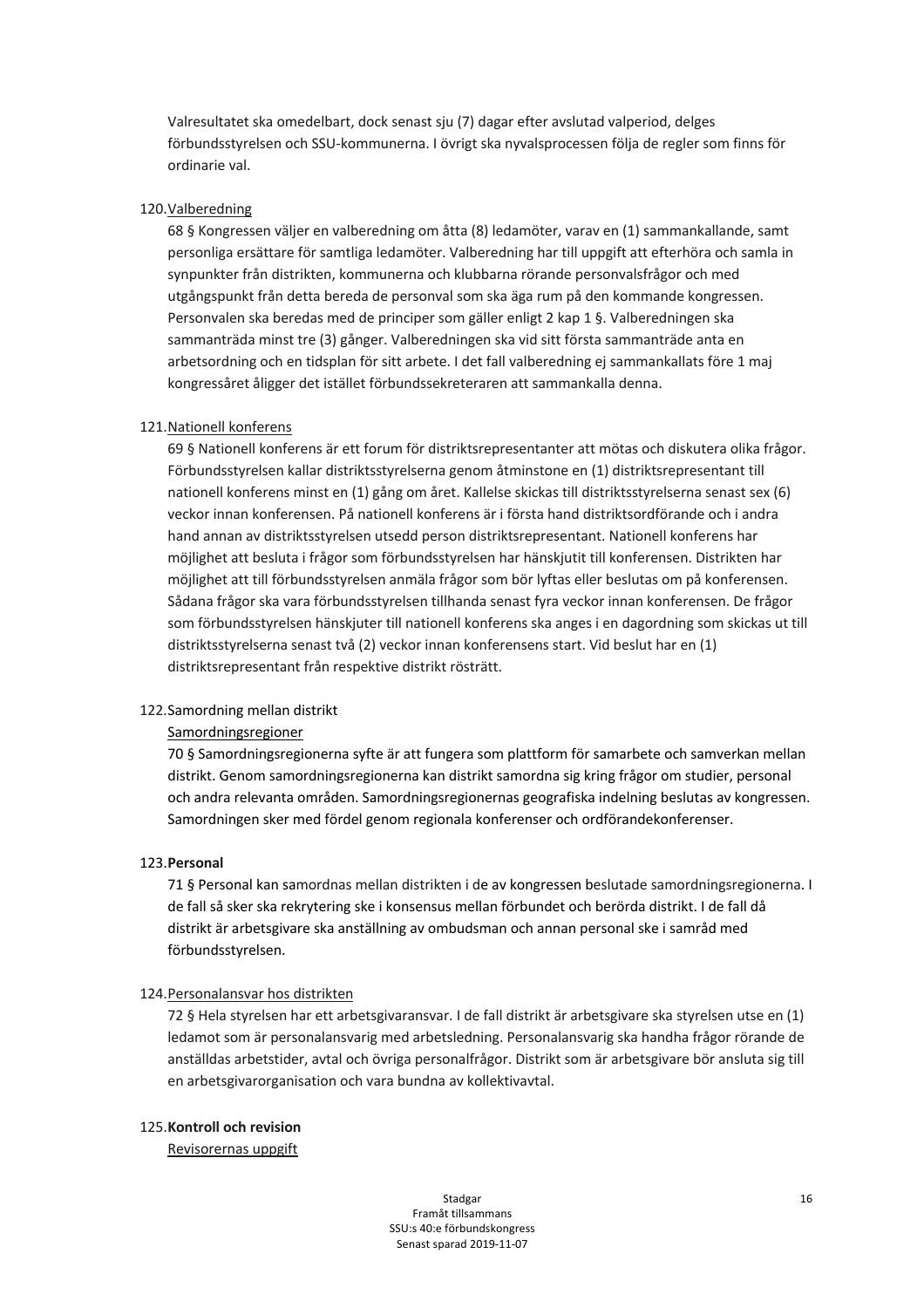73 § Revisorerna ska i överensstämmelse med dessa stadgar, eller tilläggsstadgar för SSU-kommun eller distrikt, granska styrelsens verksamhet och ekonomiska förvaltning, genomföra revision av räkenskaperna och avge revisionsberättelse till årsmötet/kongressen.

#### 126. Sammansättning förbundet

74 § Tre (3) förtroendevalda ordinarie revisorer ska väljas av kongressen för samma tid som den styrelse de ska granska. De valda ersättarna ska vara lika många som de ordinarie. De inträder vid förhinder för ordinarie revisor i den ordning som beslutas av kongress. Auktoriserade revisorer väljs av förbundsstyrelsen efter samråd med de förtroendevalda revisorerna.

#### 127. Sammansättning distrikt och kommun

75 § Revisorer ska väljas av årsmöte/årskonferens för samma tid som den styrelse de ska granska. I SSU-kommunerna ska två (2) revisorer väljas. I distrikt ska tre (3) revisorer väljas. De valda ersättarna ska vara lika många som de ordinarie. De inträder vid förhinder för ordinarie revisor i den ordning som beslutas av årsmöte/årskonferens.

## 128. Revisionstidpunkt

76 § Revision ska äga rum efter varje räkenskapsår samt vid andra tidpunkter revisorerna finner lämpligt.

## 129. Särskilda stadgar för förbundets revision

77 § Förbundets valda revisorer ska granska förbundsstyrelsens politiska och organisatoriska verksamhet samt ekonomiska förvaltning och ska då utreda huruvida denna skett i överensstämmelse med stadgar, handlingsprogram och andra kongressbeslut. Revisorerna ska använda auktoriserade revisorer och annan vrkesexpertis som biträder vid granskningen av förbundets räkenskaper och fastställande av medlemsantal. Böckerna ska varje år vara avslutade och avlämnade till revisorerna senast fem (5) månader efter den tid revisionen omfattar.

130.78 § Revisorerna ska avlägga en rapport över sin revision av verksamheten som ska underlätta förbundskongressens granskning. I denna rapport är revisorerna utöver i den 78 § nämnda granskning även skyldiga att utreda och kommentera alla anmälningar om händelser som distrikt, kommuner eller klubbar vill ha granskade vilka tillsänts revisorerna senast fyra (4) månader innan kongressens början.

#### 131. Särskilda stadgar för distriktets revision

79 § Räkenskaperna ska granskas av revisorerna minst två (2) gånger per år. Revisorerna kan i samråd med styrelsen anlita auktoriserade revisorer.

#### 132. Särskilda stadgar för SSU-kommunernas revision

80 § SSU-kommunens styrelse ska till distriktsstyrelsen inlämna årsvisa bokslut och balansräkningar samt revisionsberättelse.

#### 133. Förbundsrevision

81 § Förbundsstyrelsen kan om särskilda skäl föreligger fatta beslut om att genomföra en revision av SSU-distrikts, SSU-kommuners och SSU-klubbars räkenskaper. Dessa är då skyldiga att inför förbundet redovisa erforderliga handlingar.

134.82 § Förbundsstyrelsen äger också rätt att medverka vid granskning av distrikts räkenskaper och är skyldiga att göra detta då ansvarsfrihet ej beviljats av distriktsårskonferensen.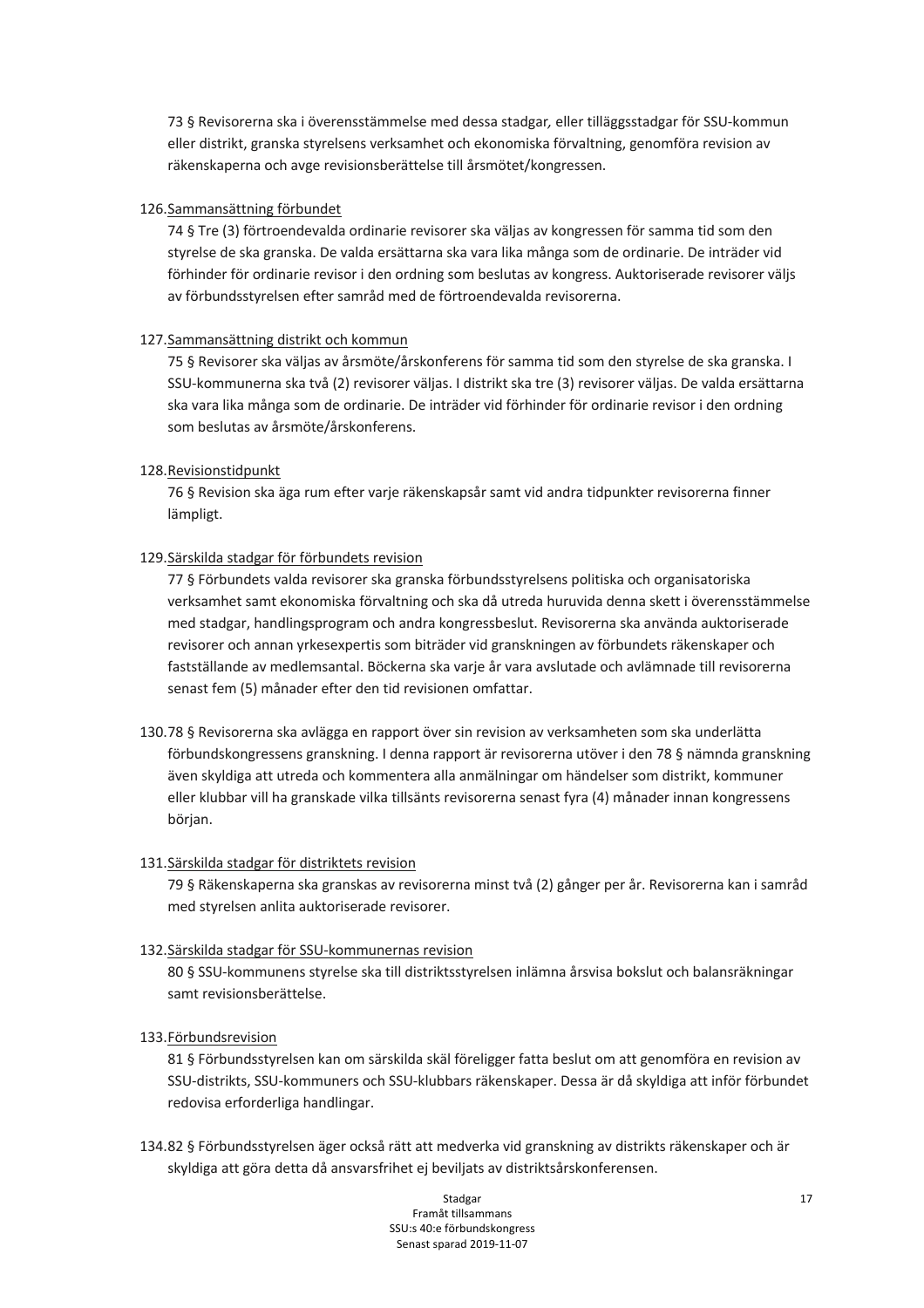#### 135. Allmän omröstning

#### Beslut om omröstning

83 § Om två tredjedelar (2/3) av förbundsstyrelsen anser det nödvändigt eller om en femtedel (1/5) av förbundets medlemmar så begär kan frågor avgöras genom omröstning bland förbundets medlemmar mellan kongresserna.

#### 136. Tid för omröstning

84 § Samtidigt med utsändandet av det ärende omröstningen gäller ska förbundsstyrelsen meddela inom vilken tid omröstningen ska vara verkställd.

#### 137. Röstningsförfarande

85 § SSU-förbundet ansvarar för att alla medlemmar, innan röstförfarandet påbörjas ges möjlighet att via poströstning eller digital omröstning delta i den allmänna omröstningen. SSU-förbundets revisorer ansvarar för att kontrollera den allmänna omröstningen samt rösträkningen.

#### 138.Beslut

86 § Vid allmän omröstning gäller som förbundets beslut den mening för vilka de flesta rösterna avgivits.

#### 139. Upplösning av distrikt

87 § Distrikt kan ej upplösas så länge förbundsstyrelsen uttalar en önskan om dess bibehållande. Upplöses distrikt tillfaller dess tillgångar förbundet.

#### 140. Förbundets upplösning

88 § Förbundet kan inte upplösas med mindre än att fem sjättedelar (5/6) av förbundets medlemmar i en allmän omröstning så beslutar. I händelse av förbundets upplösning ska tillgångarna fonderas. Denna fond ska förvaltas av Sveriges Socialdemokratiska Arbetareparti tills ett nytt socialdemokratiskt ungdomsförbund bildas.

#### 141. Andra organisationsled

89 § Medlemmar, SSU-klubbar, SSU-kommunerna och distrikt har möjlighet att sluta sig samman, till exempel i ett nytt organisationsled. Stadgar för sådana sammanslutningar ska utgå från dessa stadgar. Sådana stadgar ska insändas till förbundsstyrelsen samt fastställas av organisationsledens årsmöte eller årskonferens.

#### 142. Specialstadgar då kommun och distrikt sammanfaller

90 § I de fall där distriktets geografi motsvarar SSU-kommunens ska SSU-distriktets årskonferens fatta beslut om specialstadgar som ska godkännas av förbundsstyrelsen. Beslut i förbundsstyrelsen ska fattas inom sex (6) månader efter inlämnat förslag. Dessa stadgar ska vara så upplagda att de garanterar medlemmarna samma möjligheter till inflytande som SSU-kommunen ger. Vad gäller regler för styrelsens storlek samt revision gäller de stadgar som finns för SSU-distrikten.

#### 143.7 KAP. ÖVRIGT

#### Insamling av verksamhetsmedel

1 § SSU-distriktet. SSU-kommunen och SSU-klubben kan besluta om extra uttaxering. Summan fastställs av respektive organisationsleds årsmöte och är en för medlemmen frivillig avgift, om inte lokala stadgar säger annat.